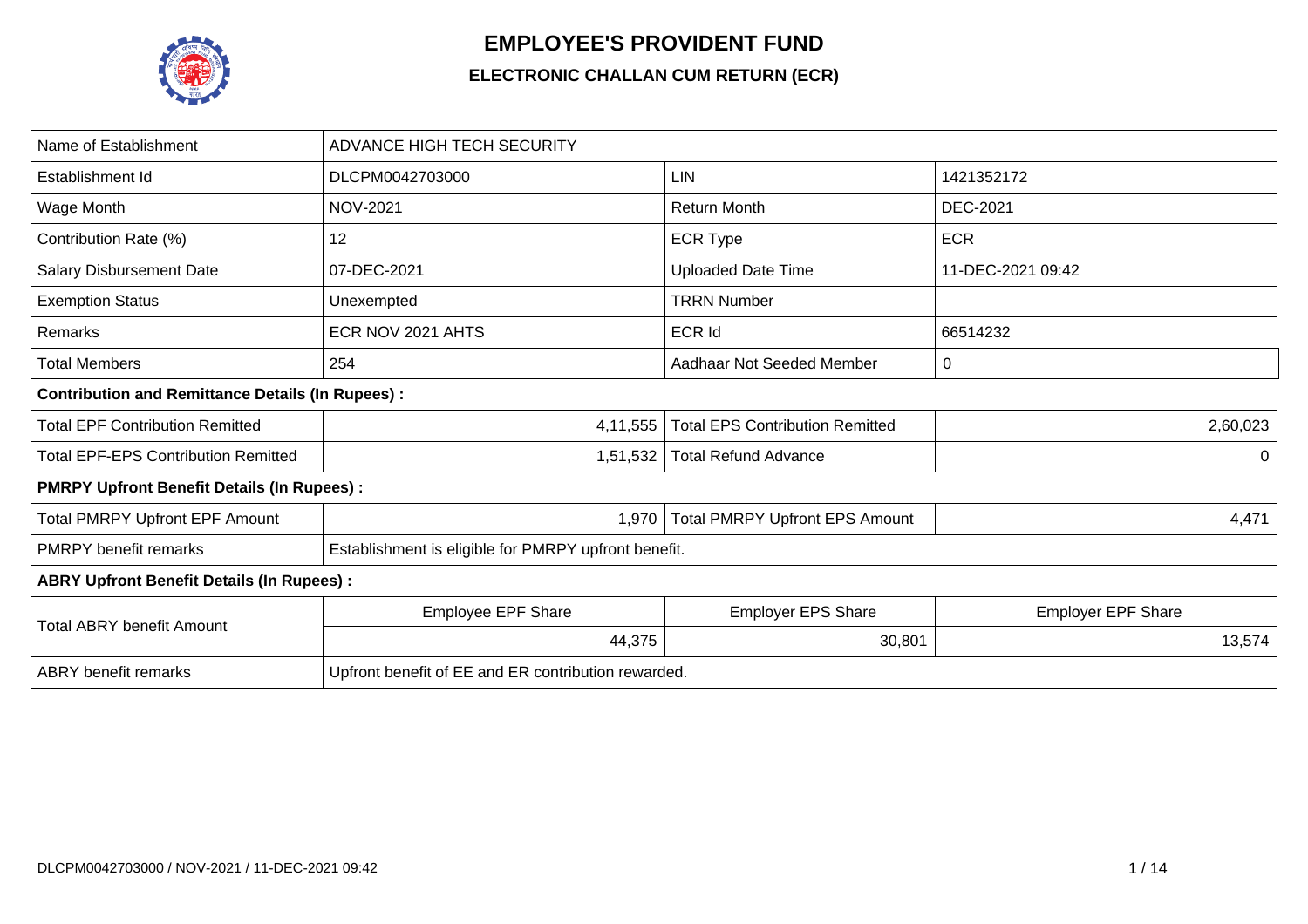## Member Details :-

|                |              | Name as per                        |                                    |              |            | Wages      |             |           | <b>Contribution Remitted</b> |       |                    |                |                                | <b>PMRPY / ABRY Benefit</b> |                 | Posting                          |
|----------------|--------------|------------------------------------|------------------------------------|--------------|------------|------------|-------------|-----------|------------------------------|-------|--------------------|----------------|--------------------------------|-----------------------------|-----------------|----------------------------------|
| SI. No.        | <b>UAN</b>   | <b>ECR</b>                         | <b>UAN</b><br>Repository           | <b>Gross</b> | <b>EPF</b> | <b>EPS</b> | <b>EDLI</b> | <b>EE</b> | <b>EPS</b>                   | ER    | <b>NCP</b><br>Days | <b>Refunds</b> | <b>Pension</b><br><b>Share</b> | ER PF<br><b>Share</b>       | <b>EE Share</b> | <b>Location of</b><br>the member |
| $\overline{1}$ | 101484880560 | <b>ABAN KUMAR</b>                  | ABAN<br><b>KUMAR</b>               | 21,420       | 15,000     | 15,000     | 15,000      | 1,800     | 1,250                        | 550   | $\mathbf 0$        | $\mathbf 0$    |                                |                             |                 | N.A.                             |
| $\overline{2}$ | 101499914769 | <b>ABHISHEK</b>                    | ABHISHEK                           | 15,446       | 15,000     | 15,000     | 15,000      | 1,800     | 1,250                        | 550   | $\mathbf{1}$       | $\Omega$       |                                |                             |                 | N.A.                             |
| 3              | 101277399542 | Ajay Kumar                         | <b>AJAY KUMAR</b>                  | 14,896       | 14,896     | 14,896     | 14,896      | 1,788     | 1,241                        | 547   | $\mathbf 0$        | $\overline{0}$ |                                |                             |                 | N.A                              |
| 4              | 101433399937 | <b>AJAY KUMAR</b>                  | <b>AJAY KUMAR</b>                  | 7,414        | 7,414      | 7,414      | 7,414       | 890       | 618                          | 272   | 14                 | $\mathbf 0$    |                                |                             |                 | N.A.                             |
| 5              | 101703676131 | AJEET                              | <b>AJEET</b>                       | 4,943        | 4,943      | 4,943      | 4,943       | 593       | 412                          | 181   | 18                 | $\Omega$       | <b>ABRY</b>                    | ABRY                        | <b>ABRY</b>     | N.A.                             |
| 6              | 101725986489 | <b>AKASH</b>                       | <b>AKASH</b>                       | 14,210       | 14,210     | $\Omega$   | 14,210      | 1,705     | $\mathbf 0$                  | 1,705 | 3                  | $\overline{0}$ |                                |                             |                 | N.A.                             |
| $\overline{7}$ | 101676540188 | AKASH                              | <b>AKASH</b>                       | 15,446       | 15,000     | $\Omega$   | 15,000      | 1,800     | $\mathbf 0$                  | 1,800 | $\mathbf{1}$       | $\Omega$       |                                |                             |                 | N.A.                             |
| 8              | 101655390885 | <b>AKSHAY KUMA</b>                 | <b>AKSHAY</b><br><b>KUMAR</b>      | 12,975       | 12,975     | $\Omega$   | 12,975      | 1,557     | $\mathbf 0$                  | 1,557 | 5                  | $\overline{0}$ |                                |                             |                 | N.A.                             |
| 9              | 101515392351 | <b>AMARDEEP</b><br><b>SHARMA</b>   | <b>AMARDEEP</b><br><b>SHARMA</b>   | 15,834       | 13,000     | 13,000     | 13,000      | 1,560     | 1,083                        | 477   | $\mathbf 0$        | 0              |                                |                             |                 | N.A.                             |
| 10             | 101446308814 | <b>AMIT KUMAR</b>                  | <b>AMIT KUMAR</b>                  | 15,446       | 15,000     | 15,000     | 15,000      | 1,800     | 1,250                        | 550   | $\mathbf{1}$       | $\Omega$       |                                |                             |                 | N.A.                             |
| 11             | 101138628895 | Anil kumar<br>gaud                 | ANIL KUMAR<br>GAUD                 | 18,824       | 15,000     | 15,000     | 15,000      | 1,800     | 1,250                        | 550   | $\mathbf 0$        | 0              |                                |                             |                 | N.A.                             |
| 12             | 101703676165 | <b>ANIL KUMAR</b><br><b>SHARMA</b> | <b>ANIL KUMAR</b><br><b>SHARMA</b> | 21,121       | 15,000     | 15,000     | 15,000      | 1,800     | 1,250                        | 550   | $\mathbf{0}$       | 0              | GK10001                        | GK10001                     | GK10001         | N.A.                             |
| 13             | 101485167181 | ANIRUDH                            | ANIRUDH                            | 15,446       | 15,000     | 15,000     | 15,000      | 1,800     | 1,250                        | 550   | $\mathbf{1}$       | $\Omega$       |                                |                             |                 | N.A.                             |
| 14             | 101219575727 | <b>ANITA</b>                       | <b>ANITA</b>                       | 15,446       | 15,000     | 15,000     | 15,000      | 1,800     | 1,250                        | 550   | $\overline{1}$     | 0              |                                |                             |                 | N.A.                             |
| 15             | 101508837075 | <b>ANKITA RAWAT</b>                | <b>ANKITA</b><br><b>RAWAT</b>      | 13,593       | 13,593     | 13,593     | 13,593      | 1,631     | 1,132                        | 499   | $\overline{4}$     | 0              | <b>ABRY</b>                    | ABRY                        | <b>ABRY</b>     | N.A.                             |
| 16             | 101386670351 | Ankith Singh<br><b>Bisht</b>       | <b>ANKITH</b><br>SINGH BISHT       | 14,828       | 14,828     | 14,828     | 14,828      | 1,779     | 1,235                        | 544   | $\overline{2}$     | $\Omega$       | <b>ABRY</b>                    | ABRY                        | <b>ABRY</b>     | N.A.                             |
| 17             | 101715440477 | <b>ANKUL SINGH</b>                 | ANKUL<br><b>SINGH</b>              | 15,446       | 15,000     | 15,000     | 15,000      | 1,800     | 1,250                        | 550   | $\mathbf{1}$       | 0              |                                |                             |                 | N.A.                             |
| 18             | 101087749327 | ANUBHAV<br><b>SINGH</b>            | ANUBHAV<br><b>SINGH</b>            | 14,828       | 14,828     | 14,828     | 14,828      | 1,779     | 1,235                        | 544   | $\overline{2}$     | $\Omega$       |                                |                             |                 | N.A.                             |
| 19             | 101758062191 | Anuj kumar<br>Yadav                | ANUJ KUMAR<br>YADAV                | 7,056        | 7,056      | 7,056      | 7,056       | 847       | 588                          | 259   | $\mathbf 0$        | $\Omega$       |                                |                             |                 | N.A.                             |
| 20             | 100724883569 | ANUJ SHARMA                        | ANUJ<br><b>SHARMA</b>              | 14,828       | 14,828     | 14,828     | 14,828      | 1,779     | 1,235                        | 544   | $\overline{2}$     | 0              |                                |                             |                 | N.A.                             |
| 21             | 101067269467 | <b>ARUN KUMAR</b>                  | ARUN<br><b>KUMAR</b>               | 15,446       | 15,000     | 15,000     | 15,000      | 1,800     | 1,250                        | 550   | $\mathbf{1}$       | 0              |                                |                             |                 | N.A.                             |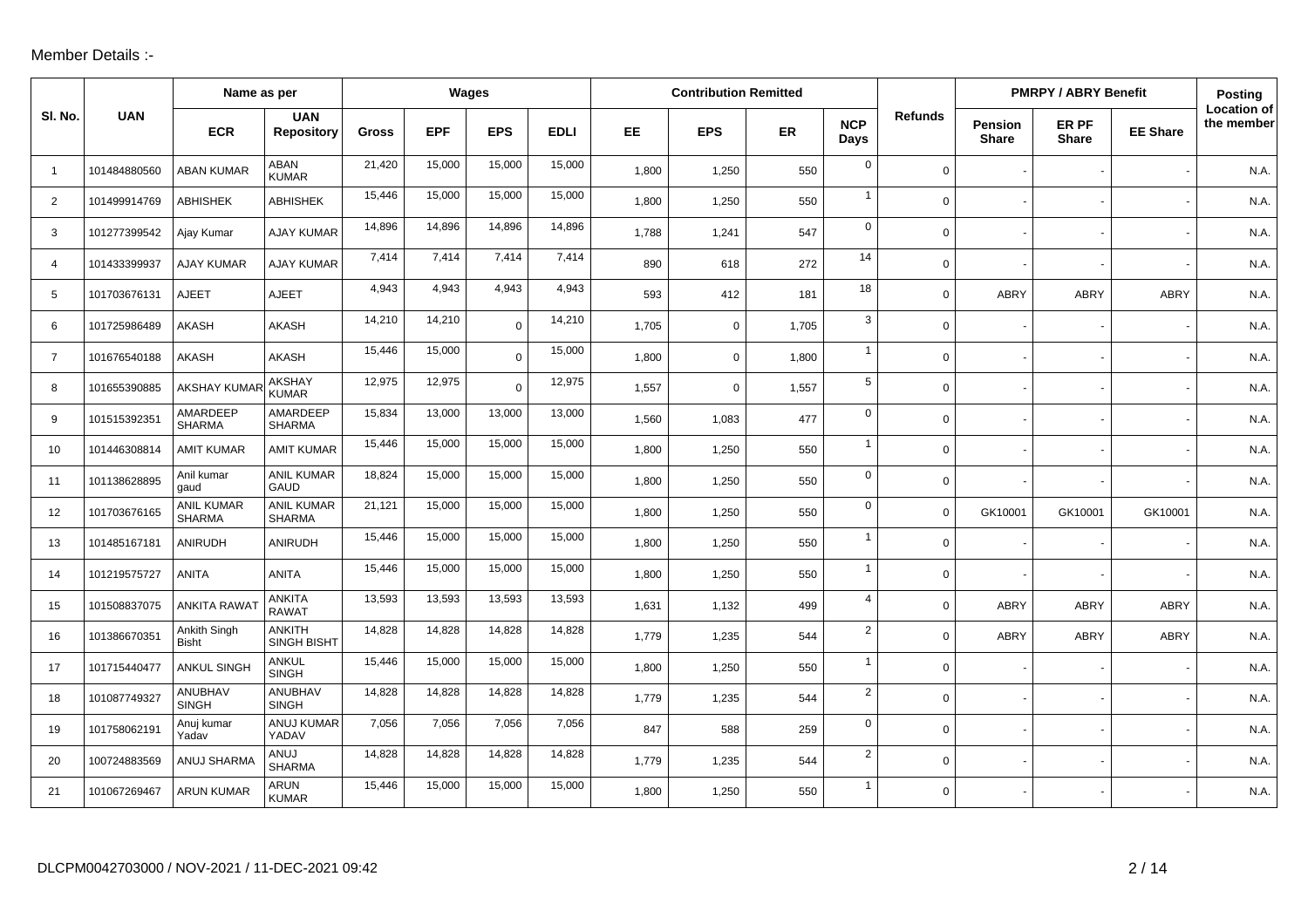|         |              | Name as per                         |                                                |              |            | Wages      |             |       | <b>Contribution Remitted</b> |       |                    |                |                                | <b>PMRPY / ABRY Benefit</b> |                 | Posting                          |
|---------|--------------|-------------------------------------|------------------------------------------------|--------------|------------|------------|-------------|-------|------------------------------|-------|--------------------|----------------|--------------------------------|-----------------------------|-----------------|----------------------------------|
| SI. No. | <b>UAN</b>   | <b>ECR</b>                          | <b>UAN</b><br><b>Repository</b>                | <b>Gross</b> | <b>EPF</b> | <b>EPS</b> | <b>EDLI</b> | EE.   | <b>EPS</b>                   | ER    | <b>NCP</b><br>Days | <b>Refunds</b> | <b>Pension</b><br><b>Share</b> | ER PF<br><b>Share</b>       | <b>EE Share</b> | <b>Location of</b><br>the member |
| 22      | 101209488191 | <b>ARUN YADAV</b>                   | ARUN YADAV                                     | 14,210       | 14,210     | 14,210     | 14,210      | 1,705 | 1,184                        | 521   | 3                  | $\Omega$       |                                |                             |                 | N.A.                             |
| 23      | 101179083149 | ASHA                                | ASHA                                           | 618          | 618        | 618        | 618         | 74    | 51                           | 23    | 25                 | $\Omega$       |                                |                             |                 | N.A.                             |
| 24      | 100634808941 | ASHA DAS                            | ASHA DAS                                       | 15,446       | 15,000     | 15,000     | 15,000      | 1,800 | 1,250                        | 550   | $\overline{1}$     | $\Omega$       |                                |                             |                 | N.A.                             |
| 25      | 101758062170 | Ashish Kumar                        | <b>ASHISH</b><br><b>KUMAR</b><br>YADAV         | 14,896       | 14,896     | 14,896     | 14,896      | 1,788 | 1,241                        | 547   | $\mathbf 0$        | $\Omega$       |                                |                             |                 | N.A.                             |
| 26      | 101685482984 | <b>ASHISH VERMA</b>                 | ASHISH<br>VERMA                                | 12,357       | 12,357     | $\Omega$   | 12,357      | 1,483 | $\mathbf 0$                  | 1,483 | 6                  | $\Omega$       |                                |                             |                 | N.A.                             |
| 27      | 100767871751 | <b>ATUL CHAUHA</b>                  | <b>ATUL</b><br><b>CHAUHAN</b>                  | 11,739       | 11,739     | 11,739     | 11,739      | 1,409 | 978                          | 431   | $\overline{7}$     | $\Omega$       |                                |                             |                 | N.A.                             |
| 28      | 101547181156 | <b>AVDHESH</b><br><b>KUMAR</b>      | <b>AVDHESH</b><br><b>KUMAR</b>                 | 11,739       | 11,739     | 11,739     | 11,739      | 1,409 | 978                          | 431   | $\overline{7}$     | $\Omega$       | ABRY                           | <b>ABRY</b>                 | ABRY            | N.A.                             |
| 29      | 100634810887 | <b>AVINASH</b><br><b>KUMAR</b>      | <b>AVINASH</b><br><b>KUMAR</b>                 | 15,446       | 15,000     | 15,000     | 15,000      | 1,800 | 1,250                        | 550   | $\overline{1}$     | $\Omega$       | GK10001                        | GK10001                     | GK10001         | N.A.                             |
| 30      | 101515392295 | <b>BANSILAL</b>                     | <b>BANSI LAL</b>                               | 15,834       | 13,000     | 13,000     | 13,000      | 1,560 | 1,083                        | 477   | $\mathbf 0$        | $\Omega$       |                                |                             |                 | N.A.                             |
| 31      | 101695402224 | <b>BHANU PRATAP</b><br><b>SINGH</b> | <b>BHANU</b><br><b>PARTAP</b><br><b>SINGH</b>  | 21,121       | 15,000     | 15,000     | 15,000      | 1.800 | 1,250                        | 550   | $\mathbf 0$        | $\Omega$       |                                |                             |                 | N.A.                             |
| 32      | 101203164931 | <b>BHANU PRATA</b><br><b>SINGH</b>  | <b>BHANU</b><br><b>PRATAP</b><br><b>SINGH</b>  | 14,828       | 14,828     | 14,828     | 14,828      | 1,779 | 1,235                        | 544   | $\overline{2}$     | $\Omega$       |                                |                             |                 | N.A.                             |
| 33      | 100551205569 | <b>BHARAT KR</b>                    | <b>BHARAT</b><br><b>KUMAR</b><br><b>MANDAL</b> | 6,796        | 6,796      | 6,796      | 6,796       | 816   | 566                          | 250   | 15                 | $\Omega$       |                                |                             |                 | N.A.                             |
| 34      | 101639486235 | <b>BHUBNESHWAF</b>                  | <b>BHUBNESHW</b><br>AR                         | 21,420       | 15,000     | 15,000     | 15,000      | 1,800 | 1,250                        | 550   | $\mathbf 0$        | $\Omega$       |                                |                             |                 | N.A.                             |
| 35      | 101644130848 | <b>BIKRANT</b><br><b>KUMAR</b>      | <b>BIKRANT</b><br><b>KUMAR</b>                 | 14,828       | 14,828     | 14,828     | 14,828      | 1,779 | 1,235                        | 544   | $\overline{2}$     | $\Omega$       | ABRY                           | <b>ABRY</b>                 | <b>ABRY</b>     | N.A.                             |
| 36      | 101086023345 | <b>BRAJENDRA</b><br><b>KUMAR</b>    | <b>BRAJENDRA</b><br><b>KUMAR</b>               | 15,446       | 15,000     | 15,000     | 15,000      | 1,800 | 1,250                        | 550   | $\overline{1}$     | $\Omega$       |                                |                             |                 | N.A.                             |
| 37      | 101349160306 | <b>BUDDH SEN</b>                    | <b>BUDDH SEN</b>                               | 21,420       | 15,000     | 15,000     | 15,000      | 1,800 | 1,250                        | 550   | $\mathbf 0$        | $\mathbf 0$    |                                |                             |                 | N.A.                             |
| 38      | 101290886572 | <b>BUNTY KUMAR</b>                  | <b>BUNTY</b><br><b>KUMAR</b>                   | 16,064       | 15,000     | 15,000     | 15,000      | 1,800 | 1,250                        | 550   | $\mathbf 0$        | $\mathbf 0$    |                                |                             |                 | N.A.                             |
| 39      | 101735936441 | CHANDAN<br><b>SINGH</b>             | CHANDAN<br><b>SINGH</b>                        | 15,446       | 15,000     | 15,000     | 15,000      | 1.800 | 1,250                        | 550   | $\overline{1}$     | $\Omega$       |                                |                             |                 | N.A.                             |
| 40      | 101426785411 | CHANDPAL<br><b>SHARMA</b>           | <b>CHANDER</b><br>PAL SHARMA                   | 14,210       | 14,210     | 14,210     | 14,210      | 1.705 | 1,184                        | 521   | 3                  | $\Omega$       | <b>PMRPY</b>                   | <b>PMRPY</b>                |                 | N.A.                             |
| 41      | 101270907713 | <b>CHANDNI</b>                      | CHANDNI                                        | 16,064       | 15,000     | 15,000     | 15,000      | 1,800 | 1,250                        | 550   | $\mathbf 0$        | $\Omega$       |                                |                             |                 | N.A.                             |
| 42      | 101541129962 | <b>CHUKKA</b><br>LAKSHMI<br>THANUJA | <b>CHUKKA</b><br>LAKSHMI<br>THANUJA            | 16,368       | 16,368     | 15,000     | 15,000      | 1,964 | 1,250                        | 714   | $\overline{2}$     | $\Omega$       |                                |                             |                 | N.A.                             |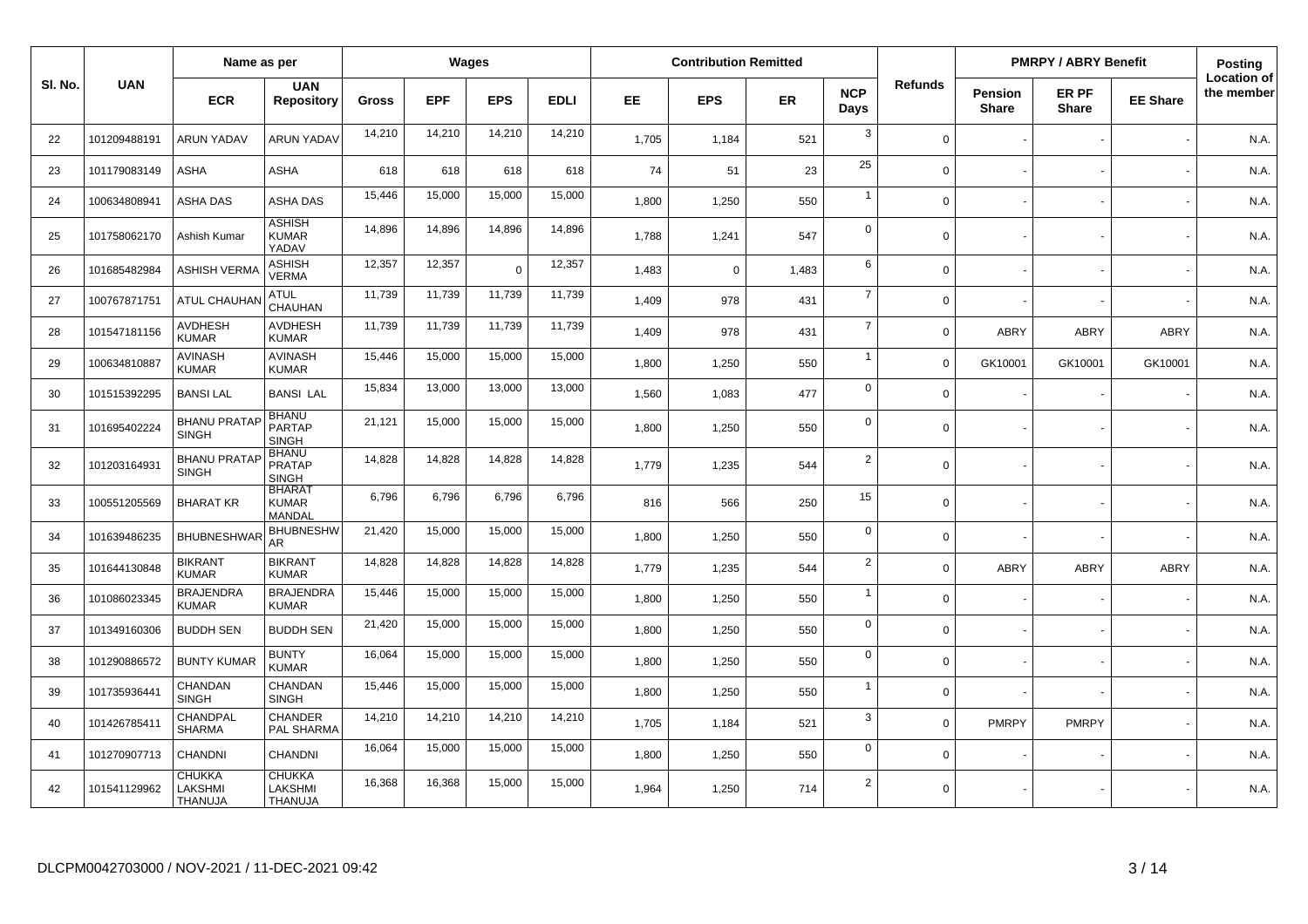|         |              | Name as per                                |                                            |              |            | Wages      |             |       | <b>Contribution Remitted</b> |           |                    |                |                                | <b>PMRPY / ABRY Benefit</b> |                 | Posting                          |
|---------|--------------|--------------------------------------------|--------------------------------------------|--------------|------------|------------|-------------|-------|------------------------------|-----------|--------------------|----------------|--------------------------------|-----------------------------|-----------------|----------------------------------|
| SI. No. | <b>UAN</b>   | <b>ECR</b>                                 | <b>UAN</b><br><b>Repository</b>            | <b>Gross</b> | <b>EPF</b> | <b>EPS</b> | <b>EDLI</b> | EE.   | <b>EPS</b>                   | <b>ER</b> | <b>NCP</b><br>Days | <b>Refunds</b> | <b>Pension</b><br><b>Share</b> | ER PF<br><b>Share</b>       | <b>EE Share</b> | <b>Location of</b><br>the member |
| 43      | 101735936439 | <b>DAYA RAM</b>                            | <b>DAYARAM</b>                             | 21,121       | 15,000     | 15,000     | 15,000      | 1,800 | 1,250                        | 550       | $\mathbf 0$        | $\mathbf 0$    |                                |                             |                 | N.A.                             |
| 44      | 101241271184 | <b>DEEPA</b>                               | <b>DEEPA</b>                               | 14,828       | 14,828     | 14,828     | 14,828      | 1.779 | 1,235                        | 544       | $\sqrt{2}$         | $\mathbf 0$    |                                |                             |                 | N.A.                             |
| 45      | 101515392379 | <b>DEEPAK KUMAR</b>                        | <b>DEEPAK</b><br><b>KUMAR</b>              | 15,834       | 13,000     | 13,000     | 13,000      | 1,560 | 1,083                        | 477       | $\mathbf 0$        | $\mathbf 0$    |                                |                             |                 | N.A.                             |
| 46      | 100551202918 | <b>DEVRAJ</b>                              | <b>DEVRAJ</b>                              | 14,210       | 14,210     | 14,210     | 14,210      | 1,705 | 1,184                        | 521       | 3                  | $\mathbf 0$    |                                |                             |                 | N.A.                             |
| 47      | 101129049712 | <b>DILIP KUMAR</b>                         | <b>DILIP KUMAR</b>                         | 6,796        | 6,796      | 6,796      | 6,796       | 816   | 566                          | 250       | 15                 | $\Omega$       |                                |                             |                 | N.A.                             |
| 48      | 101639071870 | E.<br>VEERABHADRA<br><b>PPA</b>            | E<br>VEERABHAD<br><b>RAPPA</b>             | 17,780       | 17,780     | $\Omega$   | 15,000      | 2,134 | $\mathbf 0$                  | 2,134     | $\mathbf 0$        | $\Omega$       | GK10001                        | GK10001                     | GK10001         | N.A.                             |
| 49      | 101515392346 | <b>GANESH DUTT</b>                         | <b>GANESH</b><br><b>DUTT</b>               | 15,834       | 13,000     | 13,000     | 13,000      | 1,560 | 1,083                        | 477       | $\mathbf 0$        | $\mathbf 0$    |                                |                             |                 | N.A.                             |
| 50      | 101193802057 | <b>GAURAV SING</b>                         | <b>GAURAV</b><br><b>SINGH</b>              | 15,446       | 15,000     | 15,000     | 15,000      | 1,800 | 1,250                        | 550       | $\overline{1}$     | $\Omega$       |                                |                             |                 | N.A.                             |
| 51      | 100634486529 | Govind Singh                               | <b>GOVIND</b><br><b>SINGH</b>              | 13,787       | 10,616     | 10,616     | 10,616      | 1,274 | 884                          | 390       | $\mathbf 0$        | $\Omega$       |                                |                             |                 | N.A.                             |
| 52      | 101676540220 | <b>HADISHA</b>                             | <b>HADISHA</b>                             | 13,593       | 13,593     | $\Omega$   | 13,593      | 1,631 | $\mathbf 0$                  | 1,631     | $\overline{4}$     | $\Omega$       |                                |                             |                 | N.A.                             |
| 53      | 101735936366 | <b>HARIOM</b><br>YADAV                     | <b>HARIOM</b><br>YADAV                     | 20,384       | 15,000     | 15,000     | 15,000      | 1,800 | 1,250                        | 550       | $\mathbf 0$        | $\Omega$       | GK10001                        | GK10001                     | GK10001         | N.A.                             |
| 54      | 100566333717 | <b>HARIBILASH</b><br><b>SINGH</b>          | <b>HARIBILASH</b><br><b>SINGH</b>          | 16,064       | 15,000     | 15,000     | 15,000      | 1,800 | 1,250                        | 550       | $\mathbf 0$        | $\Omega$       |                                |                             |                 | N.A.                             |
| 55      | 101186798598 | <b>HARISH KUMAF</b>                        | <b>HARISH</b><br><b>KUMAR</b>              | 15,446       | 15,000     | 15,000     | 15,000      | 1,800 | 1,250                        | 550       | $\mathbf{1}$       | $\Omega$       |                                |                             |                 | N.A.                             |
| 56      | 100964248693 | <b>HARISH KUMAF</b>                        | <b>HARISH</b><br><b>KUMAR</b>              | 14,828       | 14,828     | 14,828     | 14,828      | 1,779 | 1,235                        | 544       | $\overline{2}$     | $\Omega$       |                                |                             |                 | N.A.                             |
| 57      | 101488336504 | <b>HEMA SAXENA</b>                         | <b>HEMA</b><br><b>SAXENA</b>               | 13,593       | 13,593     | 13,593     | 13,593      | 1,631 | 1,132                        | 499       | $\overline{4}$     | $\Omega$       |                                |                             |                 | N.A.                             |
| 58      | 101725987495 | <b>INDDRAJIT</b><br><b>KUMAR</b><br>MANDAL | <b>INDDRAJIT</b><br><b>KUMAR</b><br>MANDAL | 15,446       | 15,000     | $\Omega$   | 15,000      | 1,800 | $\Omega$                     | 1,800     | $\overline{1}$     | $\Omega$       |                                |                             |                 | N.A.                             |
| 59      | 101515392305 | <b>IRFAN</b>                               | <b>IRFAN</b>                               | 15,834       | 13,000     | 13,000     | 13,000      | 1.560 | 1,083                        | 477       | $\mathbf 0$        | $\Omega$       |                                |                             |                 | N.A.                             |
| 60      | 100511591545 | <b>JAGJEEVAN</b>                           | <b>JAGJEEVAN</b>                           | 13,593       | 13,593     | 13,593     | 13,593      | 1,631 | 1,132                        | 499       | $\overline{4}$     | $\Omega$       |                                |                             |                 | N.A.                             |
| 61      | 101452109726 | <b>JAI BHAGWAN</b><br><b>SINGH</b>         | JAI<br><b>BHAGWAN</b><br><b>SINGH</b>      | 16,064       | 15,000     | 15,000     | 15,000      | 1,800 | 1,250                        | 550       | $\mathbf 0$        | $\Omega$       |                                |                             |                 | N.A.                             |
| 62      | 100528691303 | JAI PAL SINGH                              | <b>JAI PAL</b><br><b>SINGH</b>             | 21,121       | 15,000     | $\Omega$   | 15,000      | 1,800 | $\Omega$                     | 1,800     | $\mathbf 0$        | $\Omega$       |                                |                             |                 | N.A.                             |
| 63      | 101354859164 | Jai Prakash                                | <b>JAIPRAKASH</b>                          | 15,496       | 15,000     | 15,000     | 15,000      | 1,800 | 1,250                        | 550       | $\mathbf 0$        | $\mathbf 0$    |                                |                             |                 | N.A.                             |
| 64      | 101515392367 | <b>JASWANT</b><br><b>SINGH</b>             | <b>JASWANT</b><br><b>SINGH</b>             | 15,834       | 13,000     | 13,000     | 13,000      | 1,560 | 1,083                        | 477       | $\mathbf 0$        | $\Omega$       |                                |                             |                 | N.A.                             |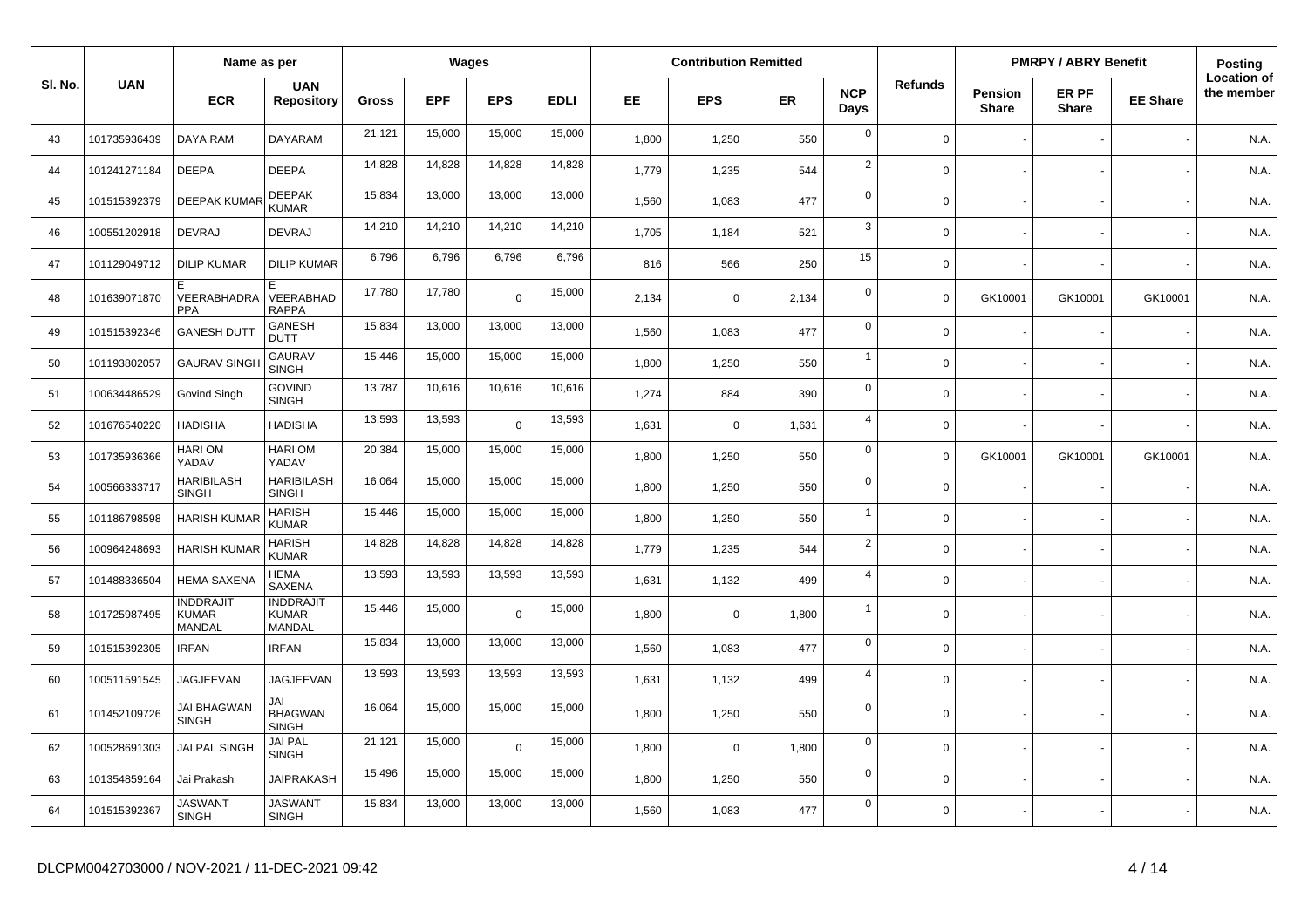|        |              | Name as per                              |                                                   |              |            | <b>Wages</b> |             |       | <b>Contribution Remitted</b> |           |                    |                |                         | <b>PMRPY / ABRY Benefit</b> |                 | Posting                          |
|--------|--------------|------------------------------------------|---------------------------------------------------|--------------|------------|--------------|-------------|-------|------------------------------|-----------|--------------------|----------------|-------------------------|-----------------------------|-----------------|----------------------------------|
| SI. No | <b>UAN</b>   | <b>ECR</b>                               | <b>UAN</b><br><b>Repository</b>                   | <b>Gross</b> | <b>EPF</b> | <b>EPS</b>   | <b>EDLI</b> | EE.   | <b>EPS</b>                   | <b>ER</b> | <b>NCP</b><br>Days | <b>Refunds</b> | Pension<br><b>Share</b> | ER PF<br><b>Share</b>       | <b>EE Share</b> | <b>Location of</b><br>the member |
| 65     | 101735936537 | <b>JYOTI PANDAY</b>                      | <b>ITOYL</b><br>PANDAY                            | 18,816       | 15,000     | 15,000       | 15,000      | 1,800 | 1,250                        | 550       | $\overline{2}$     | $\Omega$       | GK10001                 | GK10001                     | GK10001         | N.A.                             |
| 66     | 101745898503 | <b>KAMLESH</b>                           | KAMLESH                                           | 15,446       | 15,000     | 15,000       | 15,000      | 1,800 | 1,250                        | 550       | $\overline{1}$     | $\Omega$       | GK10001                 | GK10001                     | GK10001         | N.A.                             |
| 67     | 101715440449 | KAMLESH DEV                              | <b>KAMLESH</b><br><b>DEVI</b>                     | 14,210       | 14,210     | 14,210       | 14,210      | 1,705 | 1,184                        | 521       | $\mathbf{3}$       | $\Omega$       |                         |                             |                 | N.A.                             |
| 68     | 101600713058 | <b>KANCHAN</b>                           | <b>KANCHAN</b>                                    | 14,828       | 14,828     | 14,828       | 14,828      | 1,779 | 1,235                        | 544       | $\overline{2}$     | $\mathbf 0$    |                         |                             |                 | N.A.                             |
| 69     | 101228120643 | <b>KAPIL</b>                             | <b>KAPIL</b>                                      | 15,446       | 15,000     | 15,000       | 15,000      | 1.800 | 1,250                        | 550       | $\overline{1}$     | $\Omega$       |                         |                             |                 | N.A.                             |
| 70     | 100758416227 | <b>KARTIK</b>                            | <b>KARTIK</b>                                     | 14,828       | 14,828     | 14,828       | 14,828      | 1,779 | 1,235                        | 544       | $\overline{2}$     | $\Omega$       |                         |                             |                 | N.A.                             |
| 71     | 100874298711 | Keelu Lakshmi<br>Narayana Rao            | KEELU<br>LAKSHMI<br>NARAYAN<br><b>RAO</b>         | 18,382       | 15,000     | 15,000       | 15,000      | 1,800 | 1,250                        | 550       | $\mathbf 0$        | $\Omega$       |                         |                             |                 | N.A.                             |
| 72     | 101703676120 | <b>KESHAV KUMAR KESHAV</b><br><b>JHA</b> | KUMAR JHA                                         | 14,828       | 14,828     | 14,828       | 14,828      | 1.779 | 1,235                        | 544       | $\overline{2}$     | $\Omega$       | ABRY                    | <b>ABRY</b>                 | ABRY            | N.A.                             |
| 73     | 101758062158 | KIRAN DEVI                               | <b>KIRAN DEVI</b>                                 | 4,943        | 4,943      | $\Omega$     | 4,943       | 593   | $\mathbf 0$                  | 593       | $\mathbf 0$        | $\Omega$       |                         |                             |                 | N.A.                             |
| 74     | 101725986470 | <b>KISHAN KUMAR</b>                      | KISHAN<br><b>KUMAR</b>                            | 11,121       | 11,121     | $\Omega$     | 11,121      | 1.335 | $\mathbf 0$                  | 1,335     | 8                  | $\Omega$       |                         |                             |                 | N.A.                             |
| 75     | 101497092840 | <b>KOMAL KUMAF</b>                       | KOMAL<br><b>KUMARI</b>                            | 15,446       | 15,000     | 15,000       | 15,000      | 1.800 | 1,250                        | 550       | $\overline{1}$     | $\Omega$       |                         |                             |                 | N.A.                             |
| 76     | 101600713062 | <b>KRANTI</b>                            | <b>KRANTI</b>                                     | 12,975       | 12,975     | 12,975       | 12,975      | 1,557 | 1,081                        | 476       | 5                  | $\mathbf 0$    |                         |                             |                 | N.A.                             |
| 77     | 101275284208 | Krishkant<br>Yadav                       | <b>KRISHKANT</b><br>YADAV                         | 21,121       | 15,000     | 15,000       | 15,000      | 1,800 | 1,250                        | 550       | $\mathbf 0$        | $\Omega$       |                         |                             |                 | N.A.                             |
| 78     | 101550002895 | Kudumula<br>RadhaKrishna                 | <b>KUDUMULA</b><br><b>RADHAKRISH</b><br><b>NA</b> | 18,382       | 15,000     | 15,000       | 15,000      | 1,800 | 1,250                        | 550       | $\mathbf 0$        | $\Omega$       |                         |                             |                 | N.A.                             |
| 79     | 101272833502 | <b>KULDEEP</b><br><b>KUMAR</b>           | <b>KULDEEP</b><br><b>KUMAR</b>                    | 10,503       | 10,503     | 10,503       | 10,503      | 1,260 | 875                          | 385       | 9                  | $\Omega$       | ABRY                    | <b>ABRY</b>                 | <b>ABRY</b>     | N.A.                             |
| 80     | 101725986491 | LAXMI                                    | LAXMI                                             | 2,471        | 2,471      | $\Omega$     | 2,471       | 297   | $\mathbf 0$                  | 297       | 22                 | $\Omega$       |                         |                             |                 | N.A.                             |
| 81     | 101538335078 | LAXMI                                    | LAXMI                                             | 13,593       | 13,593     | 13,593       | 13,593      | 1.631 | 1,132                        | 499       | $\overline{4}$     | $\Omega$       |                         |                             |                 | N.A.                             |
| 82     | 101419412127 | LOKENDRA<br><b>KUMAR</b>                 | <b>LOKENDRA</b><br><b>KUMAR</b>                   | 15,446       | 15,000     | 15,000       | 15,000      | 1,800 | 1,250                        | 550       | $\overline{1}$     | $\mathbf 0$    |                         |                             |                 | N.A.                             |
| 83     | 101685483005 | <b>MAHADEV</b><br><b>KUMAR ROY</b>       | <b>MAHADEV</b><br><b>KUMAR ROY</b>                | 11,739       | 11,739     | $\Omega$     | 11,739      | 1,409 | $\mathbf 0$                  | 1,409     | $\overline{7}$     | $\Omega$       |                         |                             |                 | N.A.                             |
| 84     | 100551203135 | <b>MAMTA</b>                             | <b>MAMTA</b>                                      | 14,210       | 14,210     | 14,210       | 14,210      | 1.705 | 1,184                        | 521       | $\mathbf{3}$       | $\Omega$       |                         |                             |                 | N.A.                             |
| 85     | 101226699638 | <b>MANISH KUMAR</b>                      | <b>MANISH</b><br><b>KUMAR</b>                     | 15,446       | 15,000     | 15,000       | 15,000      | 1,800 | 1,250                        | 550       | $\overline{1}$     | $\mathbf 0$    |                         |                             |                 | N.A.                             |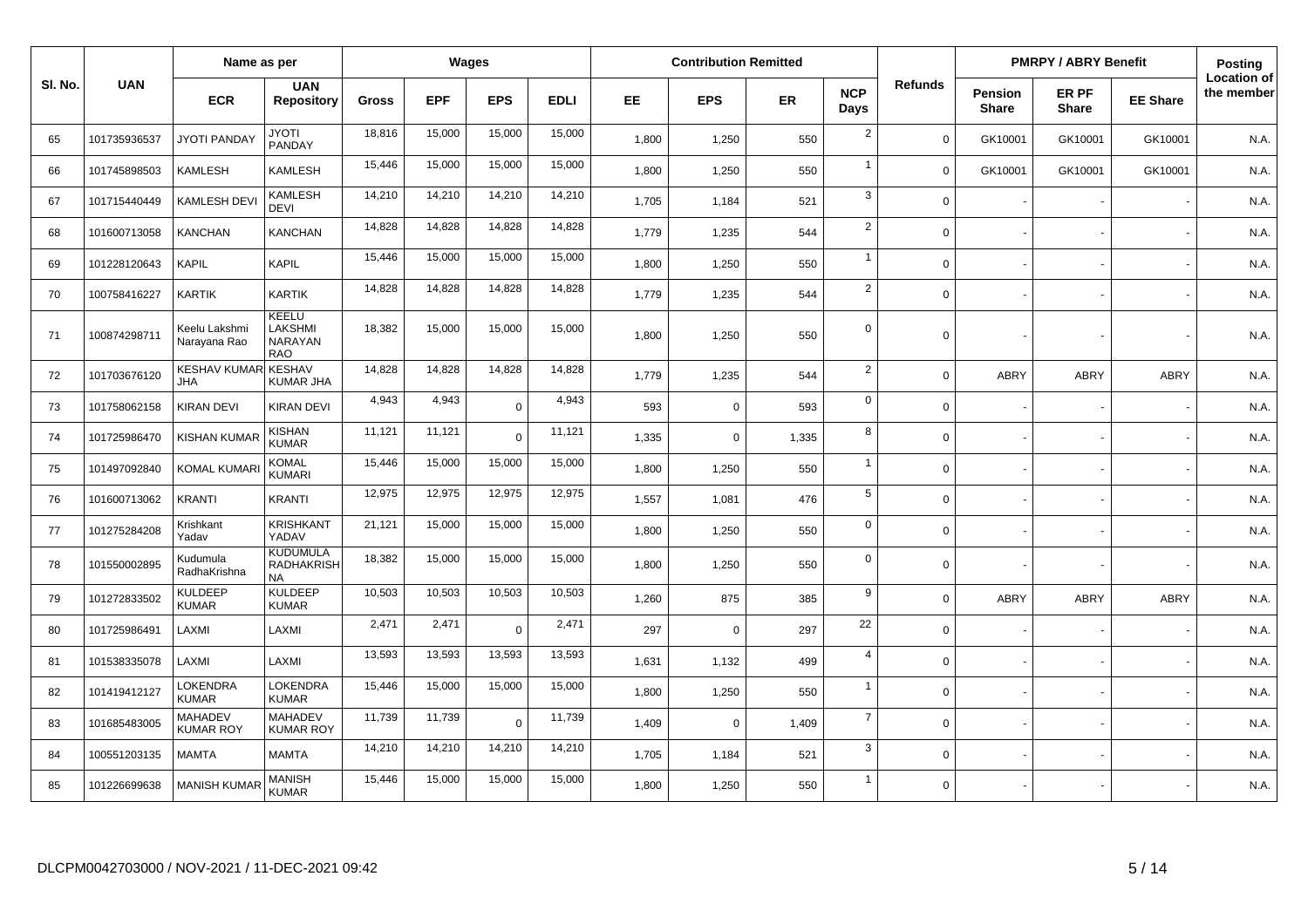|        |              | Name as per                                    |                                               |              |            | <b>Wages</b> |             |       | <b>Contribution Remitted</b> |           |                    |                |                         | <b>PMRPY / ABRY Benefit</b> |                 | Posting                          |
|--------|--------------|------------------------------------------------|-----------------------------------------------|--------------|------------|--------------|-------------|-------|------------------------------|-----------|--------------------|----------------|-------------------------|-----------------------------|-----------------|----------------------------------|
| SI. No | <b>UAN</b>   | <b>ECR</b>                                     | <b>UAN</b><br><b>Repository</b>               | <b>Gross</b> | <b>EPF</b> | <b>EPS</b>   | <b>EDLI</b> | EE.   | <b>EPS</b>                   | <b>ER</b> | <b>NCP</b><br>Days | <b>Refunds</b> | Pension<br><b>Share</b> | ER PF<br><b>Share</b>       | <b>EE Share</b> | <b>Location of</b><br>the member |
| 86     | 100473495437 | <b>MANJU DEVI</b>                              | MANJU DEVI                                    | 14,828       | 14,828     | 14,828       | 14,828      | 1,779 | 1,235                        | 544       | $\overline{2}$     | $\Omega$       |                         |                             |                 | N.A.                             |
| 87     | 101433399944 | <b>MANMOHAN</b><br><b>SINGH</b>                | <b>MANMOHAN</b><br><b>SINGH</b>               | 14,828       | 14,828     | 14,828       | 14,828      | 1,779 | 1,235                        | 544       | $\overline{2}$     | $\Omega$       |                         |                             |                 | N.A.                             |
| 88     | 101434517100 | <b>MANOHAR</b><br><b>PASWAN</b>                | <b>MANOHAR</b><br><b>PASWAN</b>               | 14,828       | 14,828     | 14,828       | 14,828      | 1.779 | 1,235                        | 544       | $\overline{2}$     | $\Omega$       |                         |                             |                 | N.A.                             |
| 89     | 100221501181 | <b>MANOJ KUMAF</b>                             | <b>MANOJ</b><br><b>KUMAR</b>                  | 9,268        | 9,268      | 9,268        | 9,268       | 1,112 | 772                          | 340       | 11                 | $\mathbf 0$    |                         |                             |                 | N.A.                             |
| 90     | 101299433085 | <b>MANOJ KUMAR</b><br><b>PRAJAPATI</b>         | <b>MANOJ</b><br><b>KUMAR</b><br>PRAJAPATI     | 15,446       | 15,000     | 15,000       | 15,000      | 1,800 | 1,250                        | 550       | $\overline{1}$     | $\Omega$       |                         |                             |                 | N.A.                             |
| 91     | 101339760449 | <b>MANOJ KUMAR</b><br><b>SAH</b>               | <b>MANOJ</b><br>KUMAR SAH                     | 16,064       | 15,000     | 15,000       | 15,000      | 1,800 | 1,250                        | 550       | $\mathbf 0$        | $\Omega$       |                         |                             |                 | N.A.                             |
| 92     | 101497092864 | <b>MANOJ</b><br><b>PASWAN</b>                  | <b>MANOJ</b><br><b>PASWAN</b>                 | 15,446       | 15,000     | 15,000       | 15,000      | 1.800 | 1,250                        | 550       | $\overline{1}$     | $\Omega$       |                         |                             |                 | N.A.                             |
| 93     | 100551203616 | <b>MANTUN</b>                                  | <b>MANTU SAH</b>                              | 16,064       | 15,000     | 15,000       | 15,000      | 1,800 | 1,250                        | 550       | $\mathbf 0$        | $\Omega$       |                         |                             |                 | N.A.                             |
| 94     | 101676538113 | Mathura<br>Prasad                              | <b>MATHURA</b><br><b>PRASAD</b>               | 4,242        | 3,266      | 3,266        | 3,266       | 392   | 272                          | 120       | 18                 | $\Omega$       | ABRY                    | <b>ABRY</b>                 | ABRY            | N.A.                             |
| 95     | 100732911407 | <b>MD RIZWAN</b><br><b>ALAM</b>                | <b>MD RIZWAN</b><br><b>ALAM</b>               | 15,446       | 15,000     | 15,000       | 15,000      | 1.800 | 1,250                        | 550       | $\overline{1}$     | $\Omega$       |                         |                             |                 | N.A.                             |
| 96     | 101685483022 | <b>MEENAKSHI</b>                               | MEENAKSHI                                     | 15,446       | 15,000     | $\Omega$     | 15,000      | 1,800 | $\Omega$                     | 1,800     | $\overline{1}$     | $\Omega$       |                         |                             |                 | N.A.                             |
| 97     | 101486888496 | <b>MITHLESH</b><br><b>PASWAN</b>               | <b>MITHLESH</b><br><b>PASWAN</b>              | 13,593       | 13,593     | 13,593       | 13,593      | 1,631 | 1,132                        | 499       | $\overline{4}$     | $\Omega$       |                         |                             |                 | N.A.                             |
| 98     | 101742125320 | Mohammad<br>Amir                               | <b>MOHAMMAD</b><br><b>AMIR</b>                | 14,896       | 14,896     | 14,896       | 14,896      | 1.788 | 1,241                        | 547       | $\overline{7}$     | $\Omega$       | ABRY                    | <b>ABRY</b>                 | <b>ABRY</b>     | N.A.                             |
| 99     | 101693210537 | <b>MOHAMMAD</b><br><b>RIZWAN</b>               | <b>MOHAMMAD</b><br><b>RIZWAN</b>              | 14,828       | 14,828     | $\Omega$     | 14,828      | 1,779 | $\mathbf 0$                  | 1,779     | $\overline{2}$     | $\mathbf 0$    |                         |                             |                 | N.A.                             |
| 100    | 101454635198 | <b>MOHIT KUMAR</b><br><b>GUPTA</b>             | <b>MOHIT</b><br><b>KUMAR</b><br><b>GUPTA</b>  | 15,446       | 15,000     | 15,000       | 15,000      | 1.800 | 1,250                        | 550       | $\overline{1}$     | $\Omega$       |                         |                             |                 | N.A.                             |
| 101    | 101068695846 | <b>MOHIT SHARM</b>                             | <b>MOHIT</b><br><b>SHARMA</b>                 | 14,828       | 14,828     | 14,828       | 14,828      | 1.779 | 1,235                        | 544       | $\overline{2}$     | $\Omega$       |                         |                             |                 | N.A.                             |
| 102    | 101528815510 | <b>MUKESH</b><br><b>KUMAR</b>                  | <b>MUKESH</b><br><b>KUMAR</b>                 | 9,886        | 9,886      | 9,886        | 9,886       | 1,186 | 824                          | 362       | 10                 | $\Omega$       |                         |                             |                 | N.A.                             |
| 103    | 101087749287 | <b>MUKESH</b><br><b>KUMAR GUPTA</b>            | <b>MUKESH</b><br><b>KUMAR</b><br><b>GUPTA</b> | 16,064       | 15,000     | 15,000       | 15,000      | 1,800 | 1,250                        | 550       | $\mathbf 0$        | $\Omega$       |                         |                             |                 | N.A.                             |
| 104    | 100474262799 | <b>MUKESH</b><br><b>KUMAR</b><br><b>PODDAR</b> | <b>MUKESH</b><br><b>KUMAR</b><br>PODDAR       | 15,446       | 15,000     | 15,000       | 15,000      | 1,800 | 1,250                        | 550       | $\overline{1}$     | $\Omega$       |                         |                             |                 | N.A.                             |
| 105    | 100788734615 | <b>MUNIA DEVI</b>                              | <b>MUNIYA</b>                                 | 16,064       | 13,000     | 13,000       | 13,000      | 1,560 | 1,083                        | 477       | $\overline{4}$     | $\Omega$       |                         |                             |                 | N.A.                             |
| 106    | 101578125311 | <b>NAMRTA SINGH</b>                            | <b>NAMRTA</b><br><b>SINGH</b>                 | 13,593       | 13,593     | 13,593       | 13,593      | 1,631 | 1,132                        | 499       | $\overline{4}$     | $\mathbf 0$    |                         |                             |                 | N.A.                             |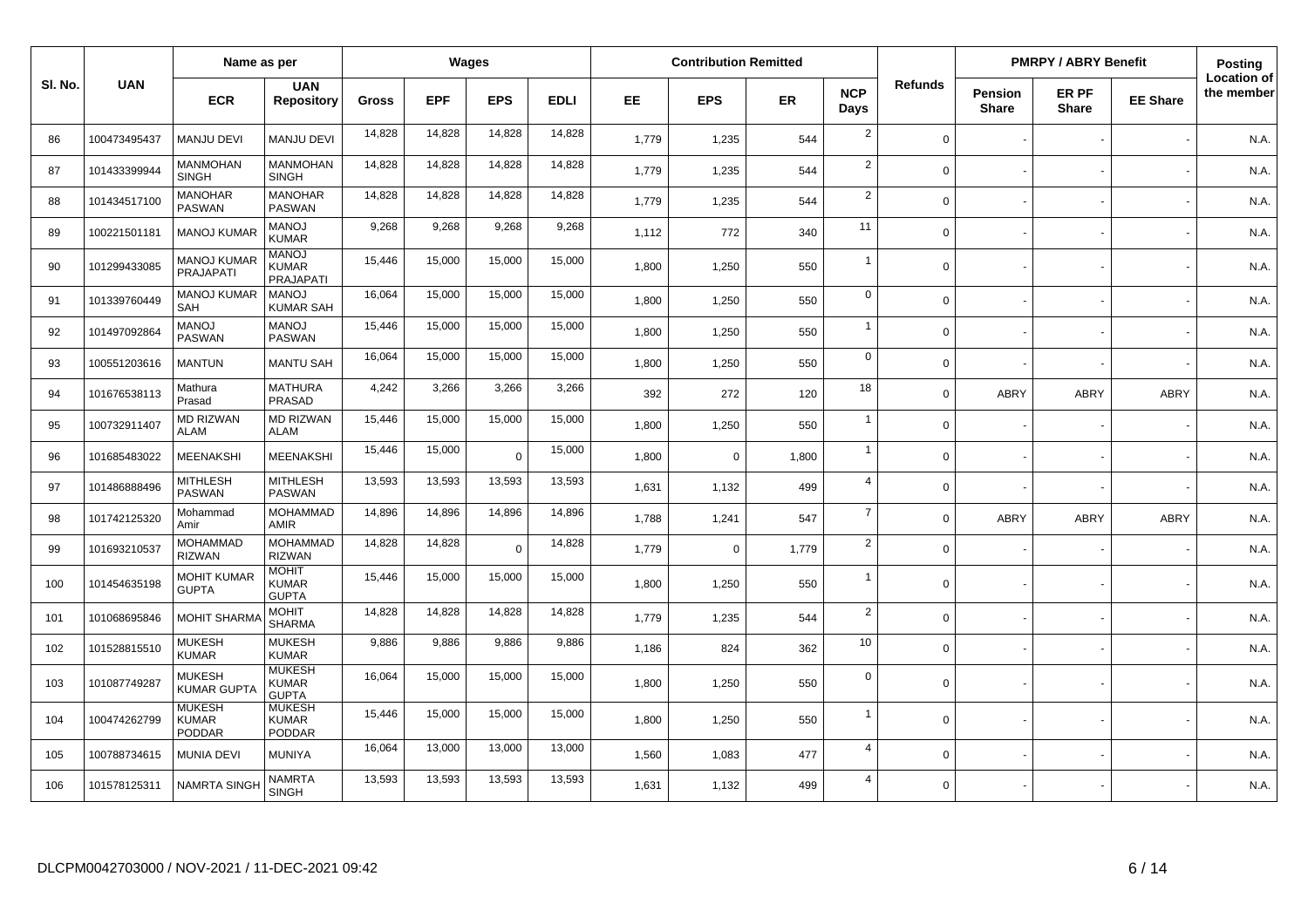|         |              | Name as per                  |                                                 |              |            | Wages      |             |       | <b>Contribution Remitted</b> |       |                    |                |                                | <b>PMRPY / ABRY Benefit</b> |                 | Posting                          |
|---------|--------------|------------------------------|-------------------------------------------------|--------------|------------|------------|-------------|-------|------------------------------|-------|--------------------|----------------|--------------------------------|-----------------------------|-----------------|----------------------------------|
| SI. No. | <b>UAN</b>   | <b>ECR</b>                   | <b>UAN</b><br><b>Repository</b>                 | <b>Gross</b> | <b>EPF</b> | <b>EPS</b> | <b>EDLI</b> | EE.   | <b>EPS</b>                   | ER    | <b>NCP</b><br>Days | <b>Refunds</b> | <b>Pension</b><br><b>Share</b> | ER PF<br><b>Share</b>       | <b>EE Share</b> | <b>Location of</b><br>the member |
| 107     | 100733416297 | Nandita Bisht                | <b>NANDITA</b><br><b>BISHT</b>                  | 16,064       | 16,064     | 15,000     | 15,000      | 1,928 | 1,250                        | 678   | $\mathbf 0$        | $\Omega$       |                                |                             |                 | N.A.                             |
| 108     | 101165916442 | Narayan Patra                | <b>NARAYAN</b><br><b>PATRA</b>                  | 21.168       | 21,168     | 15,000     | 15,000      | 2,540 | 1,250                        | 1,290 | $\mathbf 0$        | $\Omega$       |                                |                             |                 | N.A.                             |
| 109     | 100516642553 | NARENDER<br><b>SINGH</b>     | NARENDER<br><b>SINGH</b>                        | 14,210       | 14,210     | 14,210     | 14,210      | 1,705 | 1,184                        | 521   | $\mathbf{3}$       | $\Omega$       |                                |                             |                 | N.A.                             |
| 110     | 101735936460 | NEELAM                       | <b>NEELAM</b>                                   | 14,828       | 14,828     | 14,828     | 14,828      | 1,779 | 1,235                        | 544   | $\overline{2}$     | $\Omega$       |                                |                             |                 | N.A.                             |
| 111     | 101191969194 | NEELKAMAL                    | NEELKAMAL                                       | 18,535       | 15,000     | 15,000     | 15,000      | 1,800 | 1,250                        | 550   | $\mathbf 0$        | $\Omega$       |                                |                             |                 | N.A.                             |
| 112     | 101446308748 | <b>NEERAJ KUMAR</b>          | <b>NEERAJ</b><br><b>KUMAR</b>                   | 12,975       | 12,975     | 12,975     | 12,975      | 1,557 | 1,081                        | 476   | $\sqrt{5}$         | $\Omega$       |                                |                             |                 | N.A.                             |
| 113     | 101745898519 | NEETA SINGH                  | <b>NEETA</b><br><b>SINGH</b>                    | 15,446       | 15,000     | 15,000     | 15,000      | 1,800 | 1,250                        | 550   | $\overline{1}$     | $\Omega$       | GK10001                        | GK10001                     | GK10001         | N.A.                             |
| 114     | 101563586496 | <b>NITIN SAINI</b>           | <b>NITIN SAINI</b>                              | 14,842       | 14,842     | 14,842     | 14,842      | 1,781 | 1,236                        | 545   | $\mathbf 0$        | $\Omega$       |                                |                             |                 | N.A.                             |
| 115     | 101567093233 | Omkar Bind                   | <b>OMKAR BIND</b>                               | 18,824       | 15,000     | 15,000     | 15,000      | 1,800 | 1,250                        | 550   | $\mathbf 0$        | $\Omega$       |                                |                             |                 | N.A.                             |
| 116     | 101114907648 | <b>ONKAR KUMAR</b><br>PASWAN | ONKAR<br>KUMAR<br><b>PASWAN</b>                 | 8,032        | 8,032      | 8,032      | 8,032       | 964   | 669                          | 295   | 13                 | $\Omega$       |                                |                             |                 | N.A.                             |
| 117     | 101715440465 | <b>ONKAR SINGH</b>           | <b>ONKAR</b><br><b>SINGH</b>                    | 16,064       | 15,000     | 15,000     | 15,000      | 1,800 | 1,250                        | 550   | $\mathbf 0$        | $\Omega$       |                                |                             |                 | N.A.                             |
| 118     | 101360379201 | Pabitra<br>Srichandan        | <b>PABITRA</b><br>SRICHANDAN                    | 21,168       | 21,168     | 15,000     | 15,000      | 2.540 | 1,250                        | 1,290 | $\mathbf 0$        | $\Omega$       |                                |                             |                 | N.A.                             |
| 119     | 101494092136 | PANKAJ KUMAR                 | PANKAJ<br><b>KUMAR</b>                          | 15,446       | 15,000     | 15,000     | 15,000      | 1,800 | 1,250                        | 550   | $\overline{1}$     | $\Omega$       |                                |                             |                 | N.A.                             |
| 120     | 101745898485 | PARVEEN                      | <b>PARVEEN</b>                                  | 11,121       | 11,121     | 11,121     | 11,121      | 1,335 | 926                          | 409   | 8                  | $\Omega$       | ABRY                           | <b>ABRY</b>                 | <b>ABRY</b>     | N.A.                             |
| 121     | 101541150275 | PARVEEN<br>KUMAR TIWAR       | <b>PARVEEN</b><br><b>KUMAR</b><br><b>TIWARI</b> | 4,325        | 4,325      | 4,325      | 4,325       | 519   | 360                          | 159   | $\mathbf 0$        | $\Omega$       |                                |                             |                 | N.A.                             |
| 122     | 101107180683 | <b>PAVNESH</b><br>KUMAR      | <b>PAVNESH</b><br><b>KUMAR</b>                  | 3,707        | 3,707      | 3,707      | 3,707       | 445   | 309                          | 136   | 20                 | $\mathbf 0$    |                                |                             |                 | N.A.                             |
| 123     | 100551202960 | PAWAN II                     | <b>PAWAN</b>                                    | 16,064       | 15,000     | 15,000     | 15,000      | 1.800 | 1,250                        | 550   | $\mathbf 0$        | $\Omega$       |                                |                             |                 | N.A.                             |
| 124     | 101725986436 | PAWAN KUMA                   | <b>PAWAN</b><br><b>KUMAR</b>                    | 12,975       | 12,975     | $\Omega$   | 12,975      | 1,557 | $\mathbf 0$                  | 1,557 | 5                  | $\mathbf 0$    |                                |                             |                 | N.A.                             |
| 125     | 101735936397 | POOJA ARORA                  | <b>POOJA</b><br><b>ARORA</b>                    | 14,896       | 14,896     | 14,896     | 14,896      | 1.788 | 1,241                        | 547   | $\overline{7}$     | $\Omega$       | ABRY                           | <b>ABRY</b>                 | <b>ABRY</b>     | N.A.                             |
| 126     | 101745898471 | <b>POORAN</b>                | POORAN                                          | 12,357       | 12,357     | 12,357     | 12,357      | 1,483 | 1,029                        | 454   | 6                  | $\mathbf 0$    | <b>ABRY</b>                    | <b>ABRY</b>                 | ABRY            | N.A.                             |
| 127     | 101419412136 | PRABHA DEVI                  | <b>PRABHA</b><br><b>DEVI</b>                    | 14,828       | 14,828     | 14,828     | 14,828      | 1,779 | 1,235                        | 544   | $\overline{2}$     | $\mathbf 0$    | <b>PMRPY</b>                   | <b>PMRPY</b>                |                 | N.A.                             |
| 128     | 101068695730 | PRADEEP                      | PRADEEP                                         | 9,886        | 9,886      | 9,886      | 9,886       | 1.186 | 824                          | 362   | 10                 | $\Omega$       |                                |                             |                 | N.A.                             |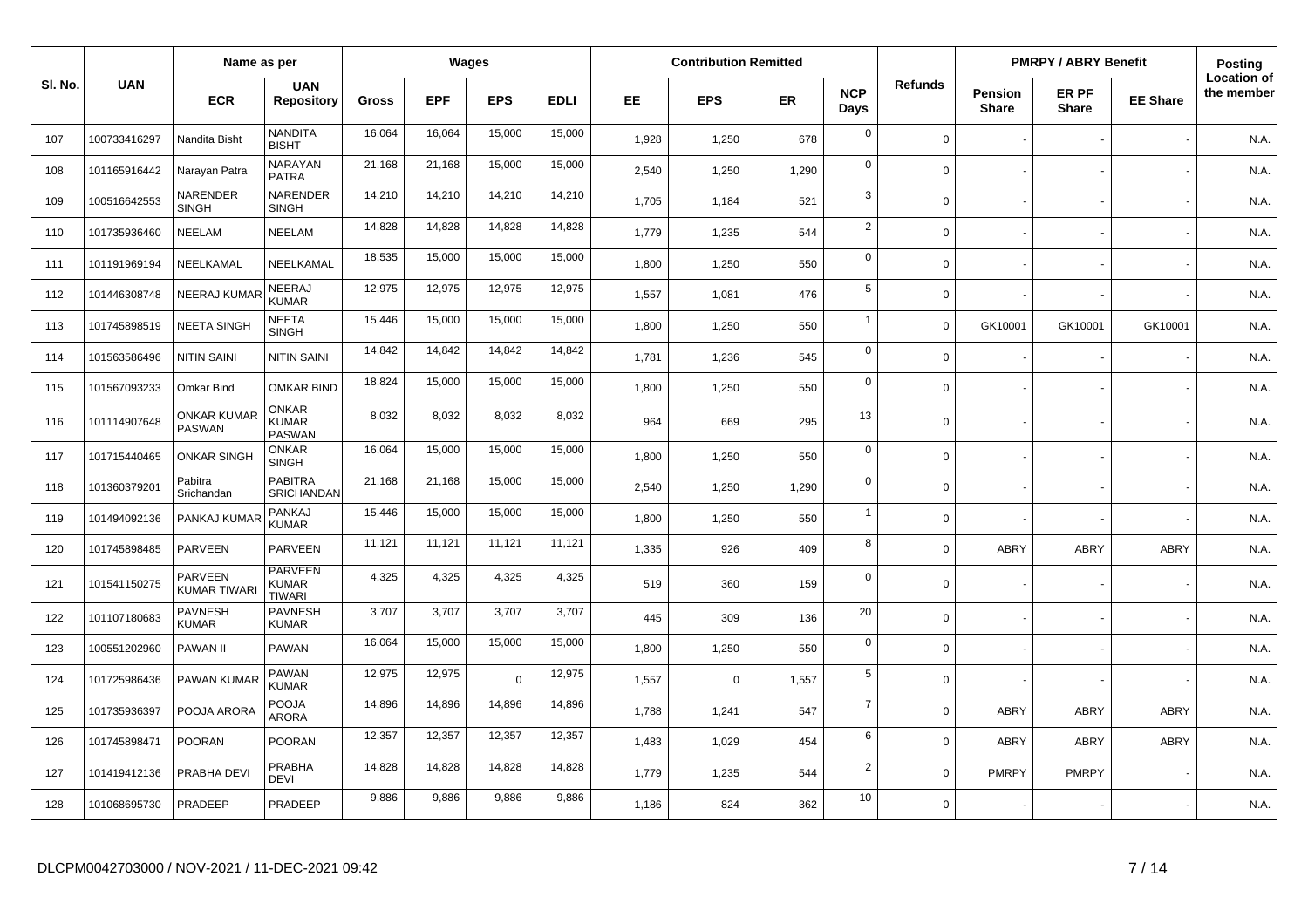|         |              | Name as per                   |                                                |              |            | Wages      |             |       | <b>Contribution Remitted</b> |       |                    |                |                                | <b>PMRPY / ABRY Benefit</b> |                 | <b>Posting</b>                   |
|---------|--------------|-------------------------------|------------------------------------------------|--------------|------------|------------|-------------|-------|------------------------------|-------|--------------------|----------------|--------------------------------|-----------------------------|-----------------|----------------------------------|
| SI. No. | <b>UAN</b>   | <b>ECR</b>                    | <b>UAN</b><br><b>Repository</b>                | <b>Gross</b> | <b>EPF</b> | <b>EPS</b> | <b>EDLI</b> | EE.   | <b>EPS</b>                   | ER    | <b>NCP</b><br>Days | <b>Refunds</b> | <b>Pension</b><br><b>Share</b> | ER PF<br><b>Share</b>       | <b>EE Share</b> | <b>Location of</b><br>the member |
| 129     | 101145148302 | PRADEEP<br>KUMAR              | PRADEEP<br>KUMAR                               | 18,535       | 15,000     | 15,000     | 15,000      | 1,800 | 1,250                        | 550   | $\mathbf 0$        | $\mathbf 0$    |                                |                             |                 | N.A.                             |
| 130     | 100512304105 | PRADEEP<br><b>KUMAR SINGH</b> | <b>PRADEEP</b><br><b>KUMAR</b><br><b>SINGH</b> | 17,226       | 15,000     | 15,000     | 15,000      | 1,800 | 1,250                        | 550   | 3                  | $\Omega$       |                                |                             |                 | N.A.                             |
| 131     | 101165916435 | Pramod kumar<br>Mallik        | <b>PRAMOD</b><br>KUMAR<br><b>MALLIK</b>        | 21,168       | 21,168     | 15,000     | 15,000      | 2.540 | 1,250                        | 1,290 | $\mathbf 0$        | $\Omega$       |                                |                             |                 | N.A.                             |
| 132     | 101589611593 | PREM SINGH                    | PREM SINGH                                     | 21,420       | 15,000     | 15,000     | 15,000      | 1,800 | 1,250                        | 550   | $\mathbf 0$        | $\Omega$       |                                |                             |                 | N.A.                             |
| 133     | 101270907692 | PREMNARAYAN                   | PREMNARAY<br>AN                                | 4,325        | 4,325      | 4,325      | 4,325       | 519   | 360                          | 159   | 19                 | $\mathbf 0$    | ABRY                           | <b>ABRY</b>                 | <b>ABRY</b>     | N.A.                             |
| 134     | 101735936487 | <b>PRINCE</b>                 | PRINCE                                         | 14,210       | 14,210     | 14,210     | 14,210      | 1,705 | 1,184                        | 521   | 3                  | $\Omega$       |                                |                             |                 | N.A.                             |
| 135     | 101442889127 | <b>PRINCE KUMAF</b>           | PRINCE<br><b>KUMAR</b>                         | 20,384       | 15,000     | 15,000     | 15,000      | 1,800 | 1,250                        | 550   | $\mathbf 0$        | $\mathbf 0$    |                                |                             |                 | N.A.                             |
| 136     | 101515392282 | PUSHPA DEVI                   | PUSHPA DEVI                                    | 4,263        | 3,500      | 3,500      | 3,500       | 420   | 292                          | 128   | 19                 | $\mathbf 0$    |                                |                             |                 | N.A.                             |
| 137     | 100927548329 | PUSHPA DEVI                   | PUSHPA DEVI                                    | 12,975       | 12,975     | 12,975     | 12,975      | 1,557 | 1,081                        | 476   | $5\phantom{.0}$    | $\mathbf 0$    |                                |                             |                 | N.A.                             |
| 138     | 101173939530 | <b>RABBANI</b>                | <b>RABBANI</b>                                 | 15,446       | 15,000     | 15,000     | 15,000      | 1,800 | 1,250                        | 550   | $\overline{1}$     | $\mathbf 0$    |                                |                             |                 | N.A.                             |
| 139     | 101735936563 | RADHA MOHAN<br>PANDEY         | <b>RADHA</b><br><b>MOHAN</b><br>PANDEY         | 20,384       | 15,000     | 15,000     | 15,000      | 1,800 | 1,250                        | 550   | $\mathbf 0$        | $\Omega$       | GK10001                        | GK10001                     | GK10001         | N.A.                             |
| 140     | 100650952636 | <b>RAHUL</b>                  | <b>RAHUL</b>                                   | 14,828       | 14,828     | 14,828     | 14,828      | 1,779 | 1,235                        | 544   | $\overline{2}$     | $\Omega$       | ABRY                           | <b>ABRY</b>                 | <b>ABRY</b>     | N.A.                             |
| 141     | 101243133908 | <b>RAHUL</b>                  | <b>RAHUL</b>                                   | 18,535       | 15,000     | 15,000     | 15,000      | 1,800 | 1,250                        | 550   | $\mathbf 0$        | $\Omega$       |                                |                             |                 | N.A.                             |
| 142     | 101278724544 | <b>RAHUL KUMAR</b>            | RAHUL<br><b>KUMAR</b>                          | 4,325        | 4,325      | 4,325      | 4,325       | 519   | 360                          | 159   | 19                 | $\mathbf 0$    |                                |                             |                 | N.A.                             |
| 143     | 101174925277 | RAJ KISHOR                    | RAJ KISHOR                                     | 12,975       | 12,975     | 12,975     | 12,975      | 1,557 | 1,081                        | 476   | 5                  | $\mathbf 0$    |                                |                             |                 | N.A.                             |
| 144     | 101693210528 | RAJ KUMAR                     | RAJ KUMAR                                      | 7,414        | 7,414      | $\Omega$   | 7,414       | 890   | $\mathbf 0$                  | 890   | 14                 | $\Omega$       |                                |                             |                 | N.A.                             |
| 145     | 101035747391 | RAJA BHAEE<br>YADAV           | RAJA BHAEE<br>YADAV                            | 20,384       | 15,000     | 15,000     | 15,000      | 1,800 | 1,250                        | 550   | $\mathbf 0$        | $\Omega$       |                                |                             |                 | N.A.                             |
| 146     | 100532996867 | RAJA RAM                      | RAJA RAM                                       | 11,121       | 11,121     | 11,121     | 11,121      | 1,335 | 926                          | 409   | 8                  | $\mathbf 0$    |                                |                             |                 | N.A.                             |
| 147     | 101517468839 | RAJEEV KUMAF                  | RAJEEV<br><b>KUMAR</b>                         | 16,064       | 15,000     | 15,000     | 15,000      | 1,800 | 1,250                        | 550   | $\mathbf 0$        | $\mathbf 0$    |                                |                             |                 | N.A.                             |
| 148     | 101745898463 | Rajesh                        | <b>RAJESH</b>                                  | 18,535       | 15,000     | 15,000     | 15,000      | 1,800 | 1,250                        | 550   | $\mathbf 0$        | $\mathbf 0$    |                                |                             |                 | N.A.                             |
| 149     | 101138628905 | Rajnikant Rai                 | <b>RAJNIKANT</b><br>RAI                        | 18,824       | 15,000     | 15,000     | 15,000      | 1,800 | 1,250                        | 550   | $\mathbf 0$        | $\Omega$       |                                |                             |                 | N.A.                             |
| 150     | 100566256947 | RAJU KUMAR                    | RAJU KUMAR                                     | 16,064       | 15,000     | 15,000     | 15,000      | 1,800 | 1,250                        | 550   | $\overline{0}$     | $\Omega$       | GK10001                        | GK10001                     | GK10001         | N.A.                             |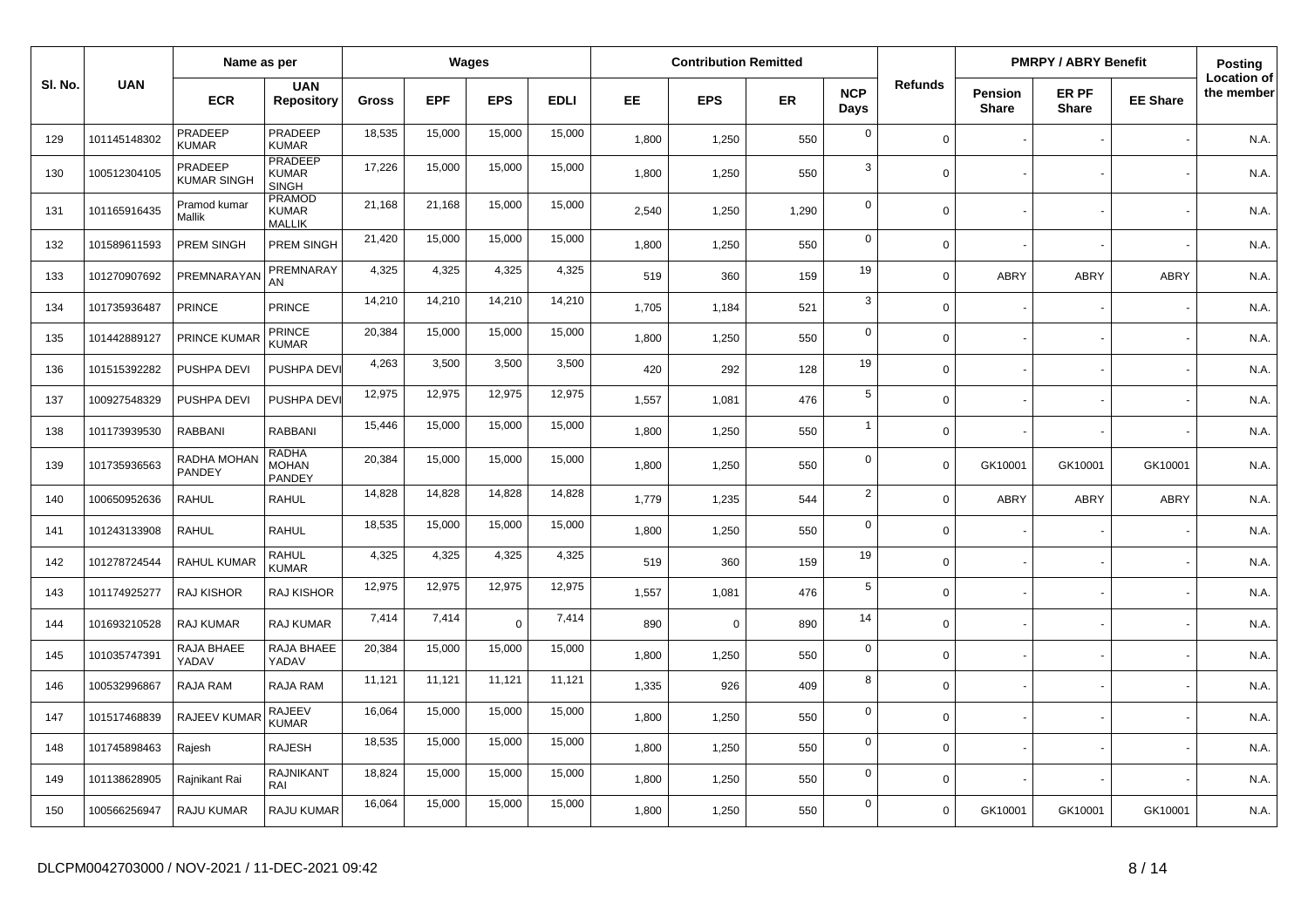|         |              | Name as per                                    |                                               |        |            | Wages      |             |       | <b>Contribution Remitted</b> |       |                    |                |                                | <b>PMRPY / ABRY Benefit</b> |                 | <b>Posting</b>                   |
|---------|--------------|------------------------------------------------|-----------------------------------------------|--------|------------|------------|-------------|-------|------------------------------|-------|--------------------|----------------|--------------------------------|-----------------------------|-----------------|----------------------------------|
| SI. No. | <b>UAN</b>   | <b>ECR</b>                                     | <b>UAN</b><br><b>Repository</b>               | Gross  | <b>EPF</b> | <b>EPS</b> | <b>EDLI</b> | EE.   | <b>EPS</b>                   | ER    | <b>NCP</b><br>Days | <b>Refunds</b> | <b>Pension</b><br><b>Share</b> | ER PF<br><b>Share</b>       | <b>EE Share</b> | <b>Location of</b><br>the member |
| 151     | 101316516004 | Rakesh                                         | <b>RAKESH</b>                                 | 14,896 | 14,896     | 14,896     | 14,896      | 1,788 | 1,241                        | 547   | $\mathbf 0$        | $\Omega$       |                                |                             |                 | N.A.                             |
| 152     | 101365562711 | <b>RAKESH</b><br>KUMAR JHA                     | <b>RAKESH</b><br><b>KUMAR JHA</b>             | 12,975 | 12,975     | 12,975     | 12,975      | 1,557 | 1,081                        | 476   | 5                  | $\mathbf 0$    |                                |                             |                 | N.A.                             |
| 153     | 101386670379 | <b>RAKESH</b><br><b>KUMAR</b><br><b>NAMDEV</b> | RAKESH<br>KUMAR<br><b>NAMDEV</b>              | 15,446 | 15,000     | 15,000     | 15,000      | 1,800 | 1,250                        | 550   | -1                 | $\Omega$       |                                |                             |                 | N.A.                             |
| 154     | 101488337581 | <b>RAM AVADH</b>                               | <b>RAM AVADH</b>                              | 16,064 | 15,000     | 15,000     | 15,000      | 1,800 | 1,250                        | 550   | $\mathbf 0$        | $\Omega$       |                                |                             |                 | N.A.                             |
| 155     | 101138628882 | Ram bharat<br>MALI                             | <b>RAM BHARAT</b><br>MALI                     | 14,196 | 14,196     | 14,196     | 14,196      | 1,704 | 1,183                        | 521   | $\mathbf 0$        | $\Omega$       |                                |                             |                 | N.A.                             |
| 156     | 100551205697 | RAM KUMAR                                      | <b>RAM KUMAR</b>                              | 16,064 | 15.000     | 15,000     | 15,000      | 1,800 | 1,250                        | 550   | $\mathbf 0$        | $\Omega$       |                                |                             |                 | N.A.                             |
| 157     | 101419412087 | <b>RAM MOHAN</b>                               | <b>RAM MOHAN</b>                              | 13,593 | 13,593     | 13,593     | 13,593      | 1,631 | 1,132                        | 499   | $\overline{4}$     | $\Omega$       |                                |                             |                 | N.A.                             |
| 158     | 101645262658 | RAMACHANDRA                                    | RAMACHAND<br><b>RA</b>                        | 17,188 | 17,188     | 15,000     | 15,000      | 2,063 | 1,250                        | 813   | $\overline{1}$     | $\Omega$       | GK10001                        | GK10001                     | GK10001         | N.A.                             |
| 159     | 101735942230 | RAMBABU                                        | RAMBABU                                       | 14,896 | 14,896     | 14,896     | 14,896      | 1,788 | 1,241                        | 547   | $\overline{7}$     | $\Omega$       | ABRY                           | <b>ABRY</b>                 | <b>ABRY</b>     | N.A.                             |
| 160     | 100489873961 | <b>RANBIR CHAN</b>                             | <b>RANBIR</b><br>CHAND                        | 18,535 | 15,000     | 15,000     | 15,000      | 1.800 | 1,250                        | 550   | $\mathbf 0$        | $\Omega$       |                                |                             |                 | N.A.                             |
| 161     | 101414468467 | <b>RANDHIR</b>                                 | <b>RANDHIR</b>                                | 15,446 | 15,000     | 15,000     | 15,000      | 1.800 | 1,250                        | 550   | $\overline{1}$     | $\Omega$       |                                |                             |                 | N.A.                             |
| 162     | 101047105882 | RANJIT KUMAF                                   | RANJIT<br><b>KUMAR</b>                        | 12,975 | 12,975     | 12,975     | 12,975      | 1,557 | 1,081                        | 476   | 5                  | $\Omega$       |                                |                             |                 | N.A.                             |
| 163     | 101735936559 | <b>RAVI KUMAR</b>                              | <b>RAVI KUMAR</b>                             | 14,896 | 14,896     | 14,896     | 14,896      | 1,788 | 1,241                        | 547   | $\overline{7}$     | $\mathbf 0$    | ABRY                           | <b>ABRY</b>                 | <b>ABRY</b>     | N.A.                             |
| 164     | 101419412162 | <b>RAVI KUMAR</b>                              | <b>RAVI KUMAR</b>                             | 15,446 | 15,000     | 15,000     | 15,000      | 1,800 | 1,250                        | 550   | $\overline{1}$     | $\Omega$       |                                |                             |                 | N.A.                             |
| 165     | 100732250016 | <b>RAVINDRA</b>                                | RAVINDRA                                      | 16,064 | 15,000     | 15,000     | 15,000      | 1,800 | 1,250                        | 550   | $\mathbf 0$        | $\mathbf 0$    |                                |                             |                 | N.A.                             |
| 166     | 100566255383 | <b>RAVINDER</b>                                | <b>RAVINDRA</b><br><b>RAUT</b>                | 16,064 | 15,000     | 15,000     | 15,000      | 1,800 | 1,250                        | 550   | $\mathbf 0$        | $\Omega$       |                                |                             |                 | N.A.                             |
| 167     | 101725986502 | REETA<br><b>KUSHWAHA</b>                       | <b>REETA</b><br><b>KUSHWAHA</b>               | 14,828 | 14,828     | $\Omega$   | 14,828      | 1,779 | $\mathbf 0$                  | 1,779 | $\overline{2}$     | $\mathbf 0$    |                                |                             |                 | N.A.                             |
| 168     | 101735936425 | REETESH<br>YADAV                               | <b>REETESH</b><br>YADAV                       | 14,896 | 14,896     | 14,896     | 14,896      | 1,788 | 1,241                        | 547   | $\overline{7}$     | $\Omega$       | ABRY                           | <b>ABRY</b>                 | <b>ABRY</b>     | N.A.                             |
| 169     | 101308101152 | <b>REGU BHANU</b><br>CHANDER                   | <b>REGU</b><br><b>BHANU</b><br><b>CHANDER</b> | 14,200 | 12,286     | 12,286     | 12,286      | 1,474 | 1,023                        | 451   | $\mathbf 0$        | $\Omega$       |                                |                             |                 | N.A.                             |
| 170     | 101411801360 | <b>REKHA</b>                                   | <b>REKHA</b>                                  | 16,064 | 15,000     | 15,000     | 15,000      | 1,800 | 1,250                        | 550   | $\mathbf 0$        | $\Omega$       |                                |                             |                 | N.A.                             |
| 171     | 100732349073 | Rekha Kumari                                   | <b>REKHA</b><br>KUMARI                        | 6,178  | 6,178      | 6,178      | 6,178       | 741   | 515                          | 226   | 16                 | $\Omega$       |                                |                             |                 | N.A.                             |
| 172     | 101758062162 | Rishabh Kumar                                  | <b>RISHABH</b><br><b>KUMAR</b>                | 14,896 | 14,896     | 14,896     | 14,896      | 1,788 | 1,241                        | 547   | $\overline{0}$     | $\Omega$       |                                |                             |                 | N.A.                             |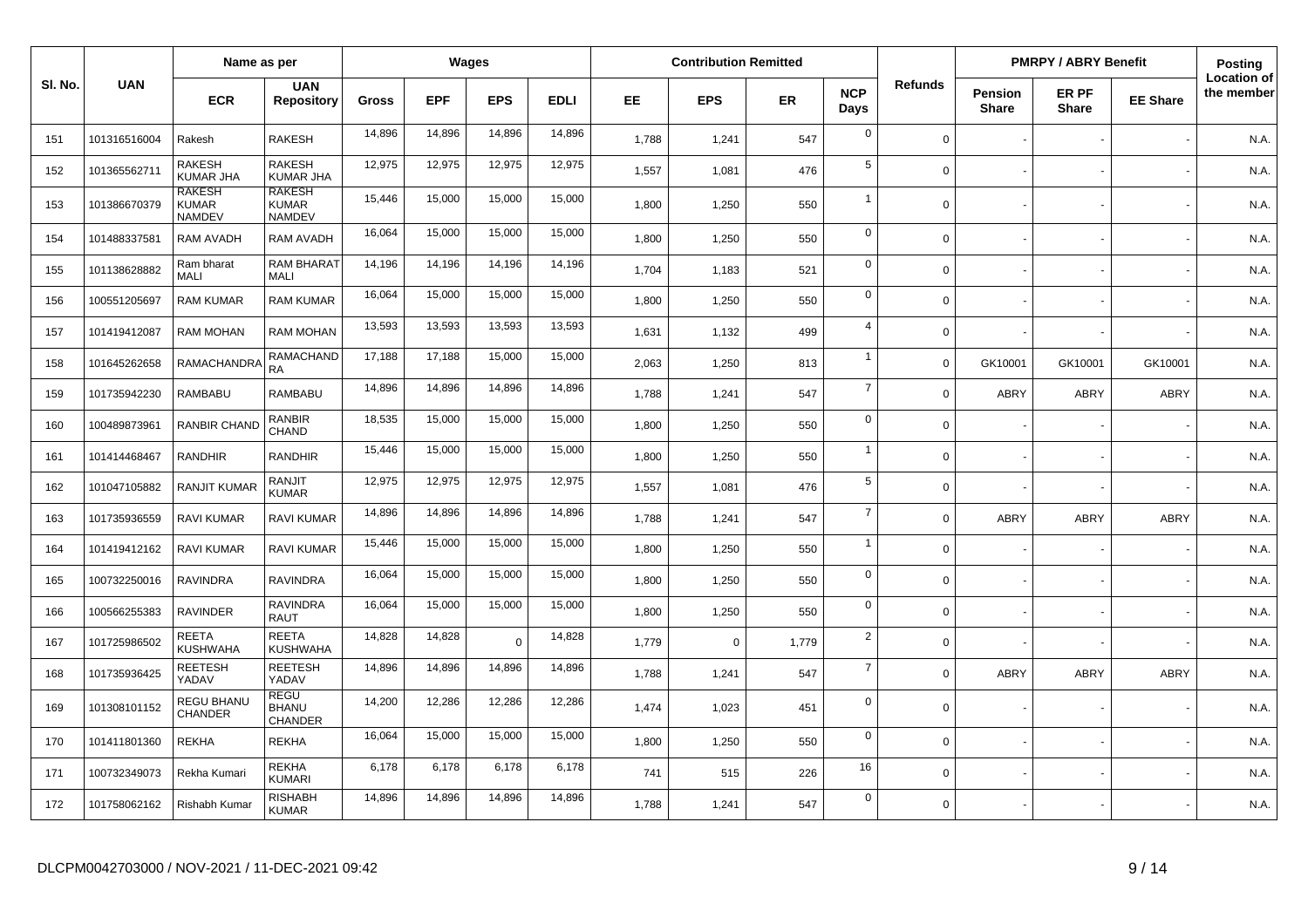|         |              | Name as per                    |                                               |        |            | Wages      |             |       | <b>Contribution Remitted</b> |       |                    |                |                                | <b>PMRPY / ABRY Benefit</b> |                 | <b>Posting</b>                   |
|---------|--------------|--------------------------------|-----------------------------------------------|--------|------------|------------|-------------|-------|------------------------------|-------|--------------------|----------------|--------------------------------|-----------------------------|-----------------|----------------------------------|
| SI. No. | <b>UAN</b>   | <b>ECR</b>                     | <b>UAN</b><br><b>Repository</b>               | Gross  | <b>EPF</b> | <b>EPS</b> | <b>EDLI</b> | EE.   | <b>EPS</b>                   | ER    | <b>NCP</b><br>Days | <b>Refunds</b> | <b>Pension</b><br><b>Share</b> | ER PF<br><b>Share</b>       | <b>EE Share</b> | <b>Location of</b><br>the member |
| 173     | 101715511862 | <b>RITIK KUMAR</b><br>RANJAN   | <b>RITIK KUMAR</b><br>RANJAN                  | 16,064 | 15,000     | 15,000     | 15,000      | 1,800 | 1,250                        | 550   | $\mathbf 0$        | $\Omega$       |                                |                             |                 | N.A.                             |
| 174     | 101735936494 | Ritu                           | <b>RITU</b>                                   | 15,496 | 15,000     | 15,000     | 15,000      | 1,800 | 1,250                        | 550   | $\mathbf 0$        | $\Omega$       |                                |                             |                 | N.A.                             |
| 175     | 101129855520 | ROHIT<br><b>BHADOURIYA</b>     | <b>ROHIT</b><br><b>BHADOURIYA</b>             | 15,446 | 15,000     | 15,000     | 15,000      | 1,800 | 1,250                        | 550   | $\overline{1}$     | $\mathbf 0$    |                                |                             |                 | N.A.                             |
| 176     | 101299995535 | ROHIT KUMAR                    | ROHIT<br>KUMAR                                | 14,828 | 14,828     | 14,828     | 14,828      | 1.779 | 1,235                        | 544   | $\overline{2}$     | $\Omega$       |                                |                             |                 | N.A.                             |
| 177     | 101735936456 | <b>ROLI</b>                    | <b>ROLI</b>                                   | 14,828 | 14,828     | 14,828     | 14,828      | 1,779 | 1,235                        | 544   | $\overline{2}$     | $\mathbf 0$    |                                |                             |                 | N.A.                             |
| 178     | 101419412094 | <b>SACHIN</b>                  | <b>SACHIN</b>                                 | 15,446 | 15,000     | 15,000     | 15,000      | 1,800 | 1,250                        | 550   | -1                 | $\Omega$       | Others                         | Others                      |                 | N.A.                             |
| 179     | 101274761628 | SAGAR<br>CHAUHAN               | SAGAR<br>CHAUHAN                              | 14,210 | 14,210     | 14,210     | 14,210      | 1,705 | 1,184                        | 521   | 3                  | $\mathbf 0$    |                                |                             |                 | N.A.                             |
| 180     | 101597453626 | <b>SAHIL KUMAR</b>             | SAHIL<br><b>KUMAR</b>                         | 15,446 | 15,000     | 15,000     | 15,000      | 1,800 | 1,250                        | 550   | $\overline{1}$     | $\Omega$       |                                |                             |                 | N.A.                             |
| 181     | 101165916426 | Sajan kumar<br>Behera          | <b>SAJAN</b><br><b>KUMAR</b><br><b>BEHERA</b> | 21,168 | 21,168     | 15,000     | 15,000      | 2,540 | 1,250                        | 1,290 | $\mathbf 0$        | $\Omega$       |                                |                             |                 | N.A.                             |
| 182     | 100551204373 | SANDEEP<br><b>SINGH</b>        | SANDEEP<br><b>SINGH</b>                       | 17,226 | 15,000     | 15,000     | 15,000      | 1,800 | 1,250                        | 550   | $\mathbf{3}$       | $\Omega$       |                                |                             |                 | N.A.                             |
| 183     | 101515392333 | SANJAY KUMAR                   | SANJAY<br><b>KUMAR</b>                        | 15,834 | 13,000     | 13,000     | 13,000      | 1.560 | 1,083                        | 477   | $\mathbf 0$        | $\Omega$       |                                |                             |                 | N.A.                             |
| 184     | 100671646096 | <b>SANJAY KUMAF</b>            | SANJAY<br><b>KUMAR</b>                        | 15,446 | 15,000     | 15,000     | 15,000      | 1,800 | 1,250                        | 550   | $\overline{1}$     | $\Omega$       | GK10001                        | GK10001                     | GK10001         | N.A.                             |
| 185     | 101636138523 | <b>SANJAY YADA</b>             | SANJAY<br>YADAV                               | 12,975 | 12,975     | 12,975     | 12,975      | 1.557 | 1,081                        | 476   | 5                  | $\Omega$       | ABRY                           | <b>ABRY</b>                 | ABRY            | N.A.                             |
| 186     | 101758062189 | Sanjeev Arora                  | SANJEEV<br><b>ARORA</b>                       | 18,816 | 15,000     | 15,000     | 15,000      | 1,800 | 1,250                        | 550   | $\mathbf 0$        | $\Omega$       |                                |                             |                 | N.A.                             |
| 187     | 101676539163 | SANJU                          | SANJU                                         | 14,210 | 14,210     | $\Omega$   | 14,210      | 1,705 | $\mathbf 0$                  | 1,705 | $\mathbf{3}$       | $\Omega$       |                                |                             |                 | N.A.                             |
| 188     | 100551204974 | SANJU DEVI                     | <b>SANJU DEVI</b>                             | 15,446 | 15,000     | 15,000     | 15,000      | 1,800 | 1,250                        | 550   | $\overline{1}$     | $\Omega$       |                                |                             |                 | N.A.                             |
| 189     | 101515392071 | <b>SANTOSH</b>                 | <b>SANTOSH</b>                                | 15,834 | 13,000     | 13,000     | 13,000      | 1,560 | 1,083                        | 477   | $\mathbf 0$        | $\Omega$       |                                |                             |                 | N.A.                             |
| 190     | 101685482367 | <b>SANTOSH</b><br><b>KUMAR</b> | <b>SANTOSH</b><br><b>KUMAR</b>                | 8,650  | 8,650      | $\Omega$   | 8,650       | 1.038 | $\mathbf 0$                  | 1,038 | 12                 | $\Omega$       |                                |                             |                 | N.A.                             |
| 191     | 101442657937 | <b>SANTOSH</b><br><b>KUMAR</b> | <b>SANTOSH</b><br><b>KUMAR</b>                | 21,420 | 15,000     | 15,000     | 15,000      | 1,800 | 1,250                        | 550   | $\mathbf 0$        | $\mathbf 0$    |                                |                             |                 | N.A.                             |
| 192     | 100566256767 | <b>SANTOSH</b><br><b>KUMAR</b> | SANTOSH<br>KUMAR<br><b>VERMA</b>              | 16,477 | 15,000     | 15,000     | 15,000      | 1,800 | 1,250                        | 550   | $\overline{4}$     | $\mathbf 0$    |                                |                             |                 | N.A.                             |
| 193     | 101655390816 | SANTOSH                        | <b>SANTOSH</b><br><b>KUMARI</b>               | 2,471  | 2,471      | $\Omega$   | 2,471       | 297   | $\mathbf 0$                  | 297   | 22                 | $\Omega$       |                                |                             |                 | N.A.                             |
| 194     | 101735936418 | <b>SAPNA MISHRA</b>            | <b>SAPNA</b><br><b>MISHRA</b>                 | 13,328 | 13,328     | 13,328     | 13,328      | 1,599 | 1,110                        | 489   | 9                  | $\Omega$       | ABRY                           | <b>ABRY</b>                 | ABRY            | N.A.                             |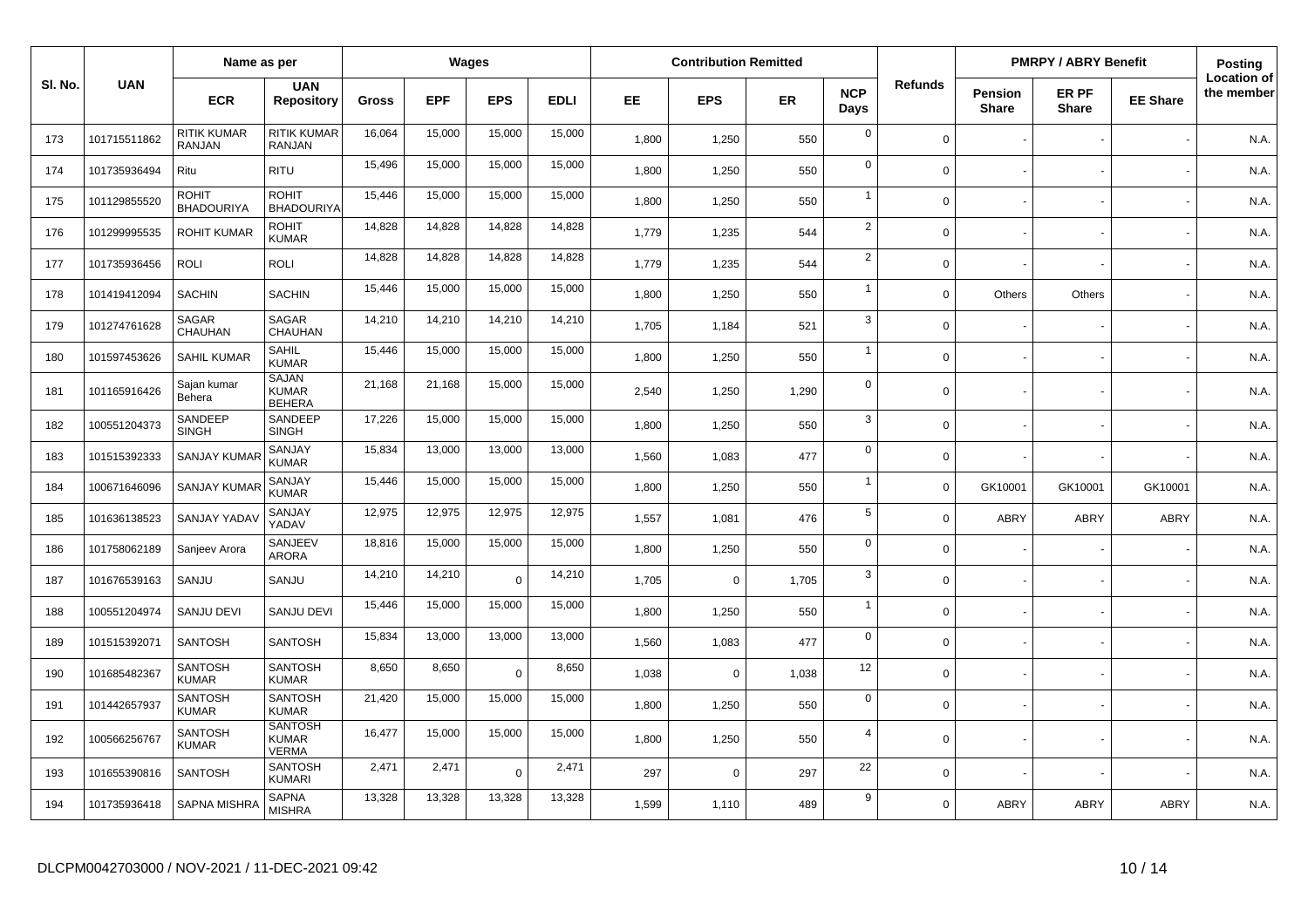|        |              | Name as per                                     |                                                 |              |            | Wages      |             |       | <b>Contribution Remitted</b> |           |                    |                |                         | <b>PMRPY / ABRY Benefit</b> |                 | Posting                          |
|--------|--------------|-------------------------------------------------|-------------------------------------------------|--------------|------------|------------|-------------|-------|------------------------------|-----------|--------------------|----------------|-------------------------|-----------------------------|-----------------|----------------------------------|
| SI. No | <b>UAN</b>   | <b>ECR</b>                                      | <b>UAN</b><br>Repository                        | <b>Gross</b> | <b>EPF</b> | <b>EPS</b> | <b>EDLI</b> | EE.   | <b>EPS</b>                   | <b>ER</b> | <b>NCP</b><br>Days | <b>Refunds</b> | Pension<br><b>Share</b> | ER PF<br><b>Share</b>       | <b>EE Share</b> | <b>Location of</b><br>the member |
| 195    | 100915316972 | <b>SHRVAN</b><br><b>KUMAR</b><br>MANDAL         | SARBAN<br><b>KUMAR</b><br><b>MANDAL</b>         | 16,064       | 15,000     | 15,000     | 15,000      | 1,800 | 1,250                        | 550       | $\mathbf 0$        | $\Omega$       |                         |                             |                 | N.A.                             |
| 196    | 101202820442 | SARITA DEVI                                     | <b>SARITA DEVI</b>                              | 14,210       | 14,210     | 14,210     | 14,210      | 1,705 | 1,184                        | 521       | 3                  | $\Omega$       |                         |                             |                 | N.A.                             |
| 197    | 100543117281 | <b>SARVENDRA</b><br><b>KUMAR</b>                | <b>SARVENDRA</b><br><b>KUMAR</b>                | 1.854        | 1.854      | 1,854      | 1,854       | 222   | 154                          | 68        | 23                 | $\Omega$       |                         |                             |                 | N.A.                             |
| 198    | 101129855549 | <b>SARVESH</b><br><b>KUMAR</b>                  | SARVESH<br><b>KUMAR</b>                         | 14,828       | 14,828     | 14,828     | 14,828      | 1,779 | 1,235                        | 544       | $\overline{2}$     | $\Omega$       |                         |                             |                 | N.A.                             |
| 199    | 101735936544 | <b>SAURABH</b><br>YADAV                         | <b>SAURABH</b><br>YADAV                         | 20,384       | 15,000     | 15,000     | 15,000      | 1,800 | 1,250                        | 550       | $\Omega$           | $\mathbf 0$    | GK10001                 | GK10001                     | GK10001         | N.A.                             |
| 200    | 100957444919 | <b>SAVITRI</b>                                  | <b>SAVITRI</b>                                  | 14,828       | 14,828     | 14,828     | 14,828      | 1,779 | 1,235                        | 544       | $\overline{2}$     | $\mathbf{0}$   |                         |                             |                 | N.A.                             |
| 201    | 101446308822 | SAWAN<br><b>PASWAN</b>                          | SAWAN<br><b>PASWAN</b>                          | 15,446       | 15,000     | 15,000     | 15,000      | 1,800 | 1,250                        | 550       | $\mathbf{1}$       | $\mathbf 0$    |                         |                             |                 | N.A.                             |
| 202    | 101685483014 | <b>SEEMA TIWAR</b>                              | <b>SEEMA</b><br><b>TIWARI</b>                   | 11,739       | 11,739     | $\Omega$   | 11,739      | 1.409 | $\Omega$                     | 1.409     | $\overline{7}$     | $\mathbf 0$    |                         |                             |                 | N.A.                             |
| 203    | 101745898492 | <b>SHABNAM</b>                                  | <b>SHABNAM</b>                                  | 14,828       | 14,828     | 14,828     | 14,828      | 1,779 | 1,235                        | 544       | $\overline{2}$     | $\Omega$       | <b>ABRY</b>             | <b>ABRY</b>                 | <b>ABRY</b>     | N.A.                             |
| 204    | 101419412060 | <b>SHAMBHU</b><br><b>KUMAR</b><br><b>PASWAN</b> | <b>SHAMBHU</b><br><b>KUMAR</b><br><b>PASWAN</b> | 16,477       | 15,000     | 15,000     | 15,000      | 1,800 | 1,250                        | 550       | $\overline{4}$     | $\mathbf 0$    |                         |                             |                 | N.A.                             |
| 205    | 100919015837 | <b>SHARWAN</b><br><b>KUMAR RAM</b>              | <b>SHARWAN</b><br><b>KUMAR RAM</b>              | 14,210       | 14,210     | 14,210     | 14,210      | 1,705 | 1,184                        | 521       | 3                  | $\Omega$       |                         |                             |                 | N.A.                             |
| 206    | 101742125312 | Shiv Mahendra                                   | <b>SHIV</b><br><b>MAHENDRA</b>                  | 14,896       | 14,896     | 14,896     | 14,896      | 1,788 | 1,241                        | 547       | $\overline{7}$     | $\mathbf 0$    | ABRY                    | ABRY                        | ABRY            | N.A.                             |
| 207    | 100634694845 | <b>SHIV NARAYAM</b>                             | SHIV<br><b>NARAYAN</b>                          | 16,064       | 15,000     | 15,000     | 15,000      | 1,800 | 1,250                        | 550       | $\mathbf 0$        | $\mathbf 0$    | GK10001                 | GK10001                     | GK10001         | N.A.                             |
| 208    | 101703676149 | <b>SHIVAM KUMA</b>                              | SHIVAM<br><b>KUMAR</b>                          | 21,121       | 15,000     | 15,000     | 15,000      | 1,800 | 1,250                        | 550       | $\mathbf 0$        | $\mathbf 0$    | GK10001                 | GK10001                     | GK10001         | N.A.                             |
| 209    | 101497092872 | SHIVAM SINGH                                    | SHIVAM<br><b>SINGH</b>                          | 14.828       | 14.828     | 14,828     | 14,828      | 1.779 | 1,235                        | 544       | $\overline{2}$     | $\Omega$       |                         |                             |                 | N.A.                             |
| 210    | 101636138510 | SHUBHAM<br><b>BERA</b>                          | SHUBHAM<br><b>BERA</b>                          | 13,593       | 13,593     | 13,593     | 13,593      | 1,631 | 1,132                        | 499       | $\overline{a}$     | $\Omega$       | <b>ABRY</b>             | <b>ABRY</b>                 | <b>ABRY</b>     | N.A.                             |
| 211    | 101735936516 | SHUBHAM<br><b>CHAURASIA</b>                     | SHUBHAM<br><b>CHAURASIA</b>                     | 21,420       | 15,000     | 15,000     | 15,000      | 1,800 | 1,250                        | 550       | $\mathbf 0$        | $\mathbf 0$    |                         |                             |                 | N.A.                             |
| 212    | 101596482370 | <b>SOHAN SINGH</b>                              | SOHAN<br><b>SINGH</b>                           | 4,263        | 3,500      | 3,500      | 3,500       | 420   | 292                          | 128       | 19                 | $\mathbf 0$    |                         |                             |                 | N.A.                             |
| 213    | 101627403093 | <b>SONIA</b>                                    | <b>SONIA</b>                                    | 13,593       | 13,593     | 13,593     | 13,593      | 1,631 | 1,132                        | 499       | $\overline{4}$     | $\Omega$       | ABRY                    | <b>ABRY</b>                 | <b>ABRY</b>     | N.A.                             |
| 214    | 101497730204 | <b>SONU KUMAR</b><br>PASVAN                     | SONU<br><b>KUMAR</b><br><b>PASVAN</b>           | 14,210       | 14,210     | 14,210     | 14,210      | 1,705 | 1,184                        | 521       | 3                  | $\mathbf 0$    |                         |                             |                 | N.A.                             |
| 215    | 101693210516 | SONU KUMAR<br><b>SINGH</b>                      | SONU<br><b>KUMAR</b><br><b>SINGH</b>            | 11,121       | 11,121     | $\Omega$   | 11,121      | 1,335 | $\mathbf 0$                  | 1,335     | 8                  | $\mathbf 0$    |                         |                             |                 | N.A.                             |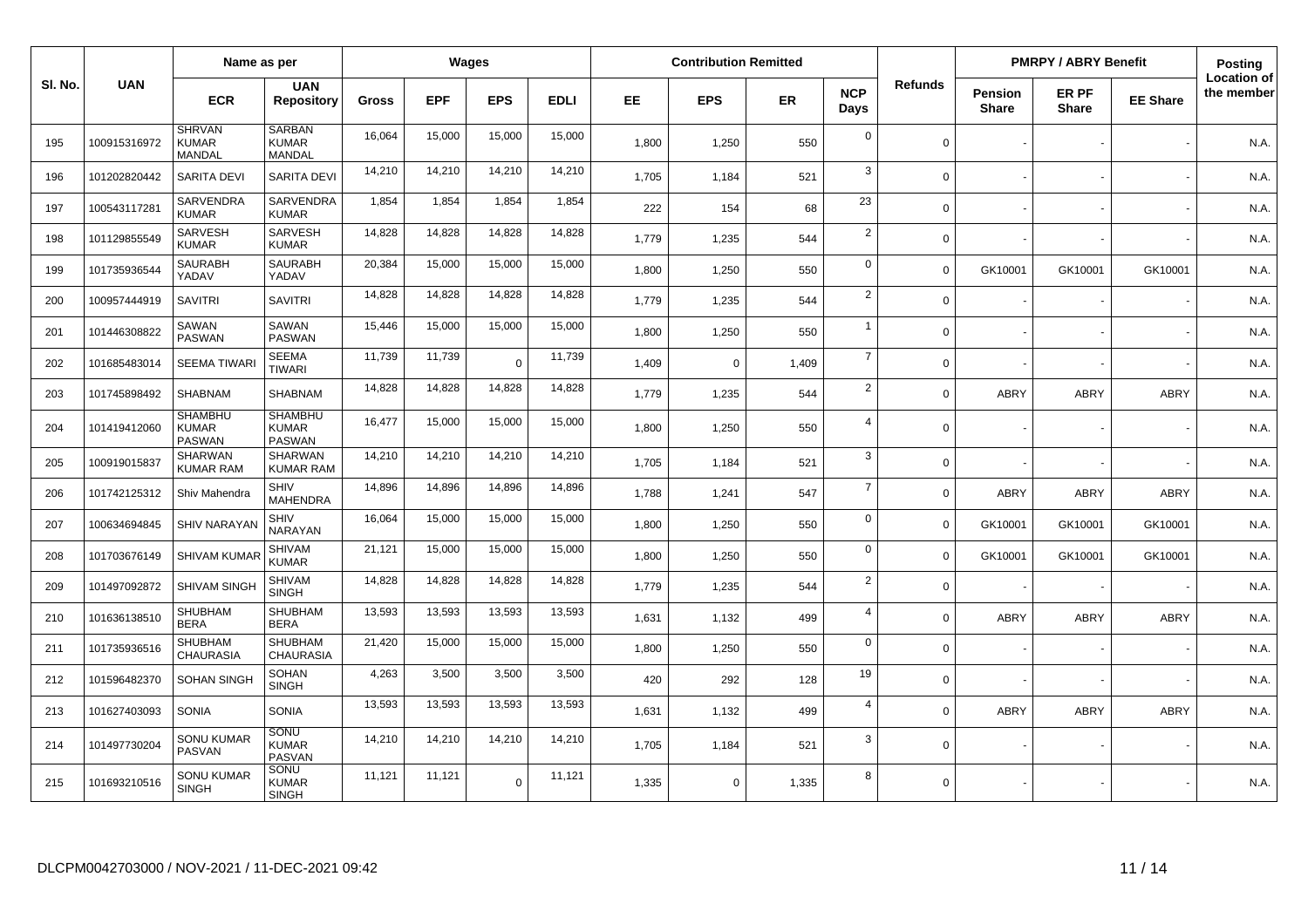|         |              | Name as per                                   |                                                  |              |            | Wages      |             |           | <b>Contribution Remitted</b> |           |                    |                |                         | <b>PMRPY / ABRY Benefit</b> |                 | Posting                          |
|---------|--------------|-----------------------------------------------|--------------------------------------------------|--------------|------------|------------|-------------|-----------|------------------------------|-----------|--------------------|----------------|-------------------------|-----------------------------|-----------------|----------------------------------|
| SI. No. | <b>UAN</b>   | <b>ECR</b>                                    | <b>UAN</b><br><b>Repository</b>                  | <b>Gross</b> | <b>EPF</b> | <b>EPS</b> | <b>EDLI</b> | <b>EE</b> | <b>EPS</b>                   | <b>ER</b> | <b>NCP</b><br>Days | <b>Refunds</b> | Pension<br><b>Share</b> | ER PF<br><b>Share</b>       | <b>EE Share</b> | <b>Location of</b><br>the member |
| 216     | 101515392322 | <b>SUBASH</b><br><b>CHANDER</b>               | <b>SUBASH</b><br><b>CHANDER</b>                  | 15,834       | 13,000     | 13,000     | 13,000      | 1,560     | 1,083                        | 477       | $\mathbf 0$        | $\mathbf 0$    |                         |                             |                 | N.A.                             |
| 217     | 101322799675 | <b>SUBHASH</b>                                | <b>SUBHASH</b>                                   | 15,446       | 15,000     | 15,000     | 15,000      | 1.800     | 1,250                        | 550       | $\overline{1}$     | $\Omega$       | GK10001                 | GK10001                     | GK10001         | N.A.                             |
| 218     | 101644130830 | <b>SUBHASH</b>                                | <b>SUBHASH</b>                                   | 12,975       | 12,975     | 12,975     | 12,975      | 1,557     | 1,081                        | 476       | 5                  | $\Omega$       | ABRY                    | <b>ABRY</b>                 | ABRY            | N.A.                             |
| 219     | 101107180736 | <b>SUBHSH</b><br>CHANDRA                      | <b>SUBHASH</b><br>CHANDRA                        | 14,828       | 14,828     | 14,828     | 14,828      | 1,779     | 1,235                        | 544       | $\overline{2}$     | $\Omega$       |                         |                             |                 | N.A.                             |
| 220     | 101355824066 | <b>SUKHPAL</b>                                | <b>SUKHPAL</b>                                   | 21,420       | 15,000     | 15,000     | 15,000      | 1,800     | 1,250                        | 550       | $\mathbf 0$        | $\Omega$       |                         |                             |                 | N.A.                             |
| 221     | 101617237465 | <b>SUNEEL</b>                                 | <b>SUNEEL</b>                                    | 14,210       | 14,210     | 14,210     | 14,210      | 1,705     | 1,184                        | 521       | $\mathbf{3}$       | $\Omega$       |                         |                             |                 | N.A.                             |
| 222     | 101735936378 | <b>SUNEEL KUMA</b>                            | SUNEEL<br><b>KUMAR</b>                           | 15,680       | 15,000     | 15,000     | 15,000      | 1,800     | 1,250                        | 550       | 6                  | $\mathbf 0$    | GK10001                 | GK10001                     | GK10001         | N.A.                             |
| 223     | 101291452645 | <b>SUNIL</b>                                  | <b>SUNIL</b>                                     | 8,650        | 8,650      | 8,650      | 8,650       | 1,038     | 721                          | 317       | 12                 | $\Omega$       |                         |                             |                 | N.A.                             |
| 224     | 101485166674 | <b>SUNIL KUMAR</b>                            | <b>SUNIL</b><br><b>KUMAR</b>                     | 10,503       | 10,503     | 10,503     | 10,503      | 1,260     | 875                          | 385       | 9                  | $\Omega$       |                         |                             |                 | N.A.                             |
| 225     | 101151378669 | <b>SUNIL KUMAR</b>                            | <b>SUNIL</b><br><b>KUMAR</b>                     | 12,357       | 12,357     | 12,357     | 12,357      | 1,483     | 1,029                        | 454       | 6                  | $\Omega$       |                         |                             |                 | N.A.                             |
| 226     | 101758060741 | <b>SUNITA</b>                                 | <b>SUNITA</b>                                    | 4,943        | 4,943      | $\Omega$   | 4,943       | 593       | $\Omega$                     | 593       | $\mathbf 0$        | $\Omega$       |                         |                             |                 | N.A.                             |
| 227     | 101193363027 | <b>SURAJ KUMAR</b>                            | <b>SURAJ</b><br><b>KUMAR</b>                     | 16,064       | 15,000     | 15,000     | 15,000      | 1,800     | 1,250                        | 550       | $\mathbf 0$        | $\Omega$       |                         |                             |                 | N.A.                             |
| 228     | 101715440431 | <b>SURAJ KUMAR</b><br>JHA                     | <b>SURAJ</b><br>KUMAR JHA                        | 14,210       | 14,210     | 14,210     | 14,210      | 1,705     | 1,184                        | 521       | 3                  | $\mathbf 0$    |                         |                             |                 | N.A.                             |
| 229     | 101419412115 | <b>SURENDRA</b><br><b>KUMAR SINGH</b>         | <b>SURENDRA</b><br><b>KUMAR</b><br><b>SINGH</b>  | 5,561        | 5,561      | 5,561      | 5,561       | 667       | 463                          | 204       | 17                 | $\Omega$       |                         |                             |                 | N.A.                             |
| 230     | 100511915083 | <b>SURESH</b><br><b>KUMAR</b>                 | <b>SURESH</b><br><b>KUMAR</b>                    | 19,473       | 15,000     | 15,000     | 15,000      | 1,800     | 1,250                        | 550       | $\mathbf 0$        | $\Omega$       |                         |                             |                 | N.A.                             |
| 231     | 101745898526 | Suresh Kumar<br><b>Nath</b>                   | <b>SURESH</b><br><b>KUMAR</b><br><b>NATH</b>     | 21,168       | 21,168     | 15,000     | 15,000      | 2,540     | 1,250                        | 1,290     | $\mathbf 0$        | $\Omega$       |                         |                             |                 | N.A.                             |
| 232     | 101735942211 | <b>SURJEET</b><br><b>KUMAR</b>                | <b>SURJEET</b><br><b>KUMAR</b>                   | 14,896       | 14,896     | 14,896     | 14,896      | 1,788     | 1,241                        | 547       | $\overline{7}$     | $\Omega$       | ABRY                    | <b>ABRY</b>                 | <b>ABRY</b>     | N.A.                             |
| 233     | 101445677699 | <b>SUSHILA</b>                                | <b>SUSHILA</b>                                   | 14,828       | 14,828     | 14,828     | 14,828      | 1,779     | 1,235                        | 544       | $\overline{2}$     | $\Omega$       |                         |                             |                 | N.A.                             |
| 234     | 101515392063 | <b>SUSHMA DEVI</b>                            | <b>SUSHMA</b><br><b>DEVI</b>                     | 15,834       | 13,000     | 13,000     | 13,000      | 1,560     | 1,083                        | 477       | $\mathbf 0$        | $\Omega$       |                         |                             |                 | N.A.                             |
| 235     | 101458083041 | <b>SWEETY</b>                                 | <b>SWEETY</b>                                    | 1,236        | 1,236      | 1,236      | 1,236       | 148       | 103                          | 45        | 24                 | $\Omega$       |                         |                             |                 | N.A.                             |
| 236     | 101541129970 | <b>THOTA</b><br>VENKATA<br><b>SANDYA RANI</b> | <b>THOTA</b><br>VENKATA<br>SANDYA<br><b>RANI</b> | 11,107       | 11,107     | 11,107     | 11,107      | 1.333     | 925                          | 408       | 11                 | $\Omega$       |                         |                             |                 | N.A.                             |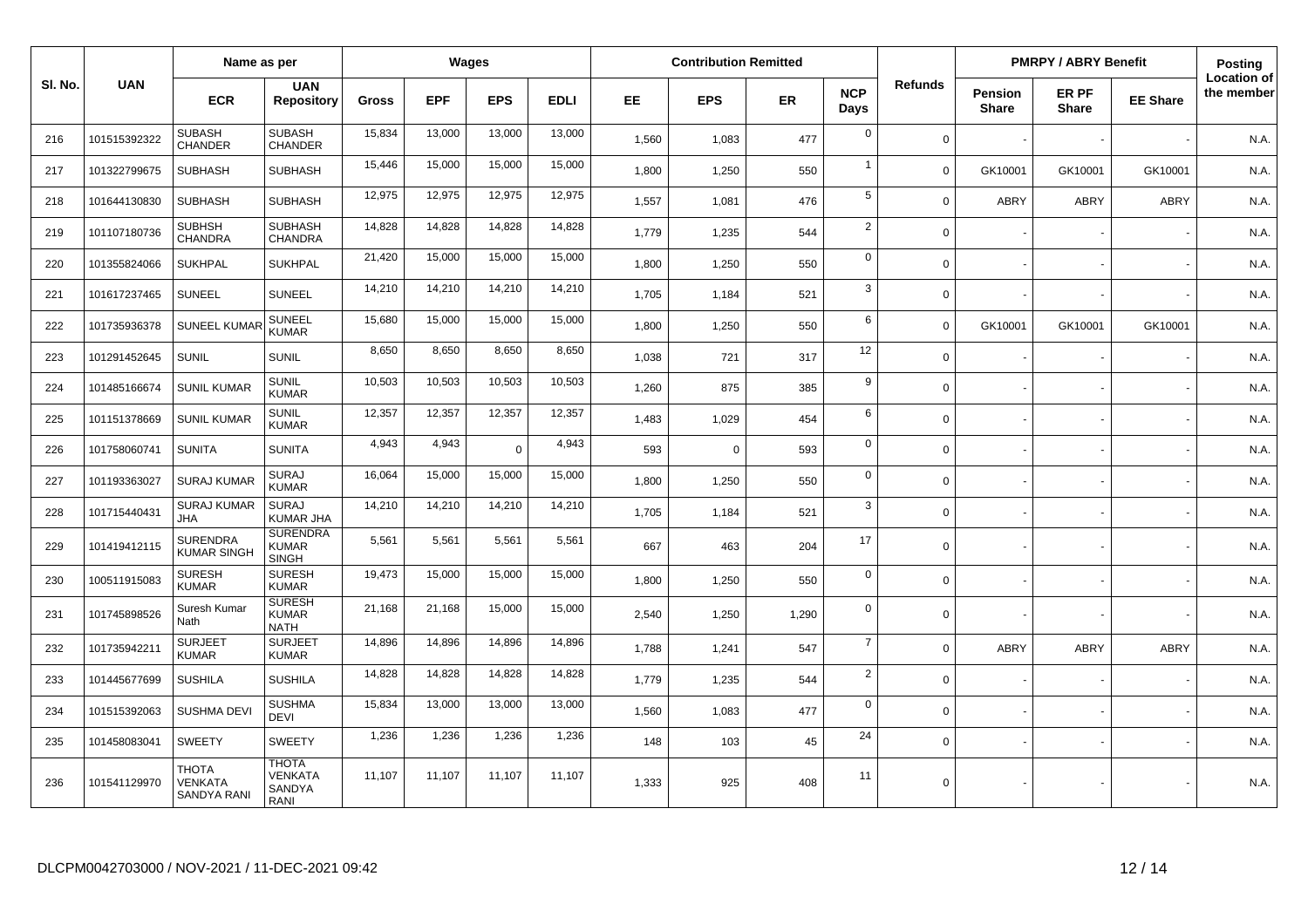| SI. No. | <b>UAN</b>   | Name as per                              |                                                | Wages        |            |            |             | <b>Contribution Remitted</b> |            |       |                    |                | <b>PMRPY / ABRY Benefit</b>    |                       |                 | Posting                          |
|---------|--------------|------------------------------------------|------------------------------------------------|--------------|------------|------------|-------------|------------------------------|------------|-------|--------------------|----------------|--------------------------------|-----------------------|-----------------|----------------------------------|
|         |              | <b>ECR</b>                               | <b>UAN</b><br><b>Repository</b>                | <b>Gross</b> | <b>EPF</b> | <b>EPS</b> | <b>EDLI</b> | <b>EE</b>                    | <b>EPS</b> | ER    | <b>NCP</b><br>Days | <b>Refunds</b> | <b>Pension</b><br><b>Share</b> | ER PF<br><b>Share</b> | <b>EE Share</b> | <b>Location of</b><br>the member |
| 237     | 101551475254 | <b>THOTA</b><br><b>VENKATA</b><br>YASODA | <b>THOTA</b><br><b>VENKATA</b><br>YASODA       | 13,445       | 13,445     | 13,445     | 13,445      | 1.613                        | 1.120      | 493   | $\overline{7}$     | $\mathbf 0$    |                                |                       |                 | N.A.                             |
| 238     | 101486849447 | Tikan Kumar<br>Behera                    | <b>TIKAN</b><br><b>KUMAR</b><br><b>BEHERA</b>  | 21,168       | 21,168     | 15,000     | 15,000      | 2.540                        | 1,250      | 1,290 | $\Omega$           | $\Omega$       |                                |                       |                 | N.A.                             |
| 239     | 101511288663 | <b>TULSI KUMARI</b>                      | <b>TULSI</b><br><b>KUMARI</b>                  | 14,828       | 14,828     | 14,828     | 14,828      | 1,779                        | 1,235      | 544   | $\overline{2}$     | $\Omega$       | <b>ABRY</b>                    | <b>ABRY</b>           | <b>ABRY</b>     | N.A.                             |
| 240     | 101155888666 | Uma Shankar                              | <b>UMA</b><br><b>SHANKAR</b>                   | 10,976       | 10,976     | 10,976     | 10,976      | 1,317                        | 914        | 403   | $\mathbf{0}$       | $\Omega$       |                                |                       |                 | N.A.                             |
| 241     | 101515392314 | VIJAY KUMAR                              | VIJAY KUMARİ                                   | 15,834       | 13,000     | 13,000     | 13,000      | 1,560                        | 1,083      | 477   | $\Omega$           | $\Omega$       |                                |                       |                 | N.A.                             |
| 242     | 101428282330 | VIKAS<br><b>JANARDAN</b><br><b>KADAM</b> | VIKAS<br><b>JANARDAN</b><br><b>KADAM</b>       | 14,200       | 12,286     | 12,286     | 12,286      | 1,474                        | 1,023      | 451   | $\Omega$           | $\overline{0}$ | <b>PMRPY</b>                   | <b>PMRPY</b>          |                 | N.A.                             |
| 243     | 101322799725 | <b>VIKAS KUMAR</b><br>SAH                | <b>VIKAS</b><br><b>KUMAR SAH</b>               | 15.446       | 15,000     | 15,000     | 15,000      | 1,800                        | 1,250      | 550   | $\mathbf{1}$       | $\Omega$       |                                |                       |                 | N.A.                             |
| 244     | 101401265544 | VIKASH                                   | <b>VIKASH</b>                                  | 12,357       | 12,357     | 12,357     | 12,357      | 1,483                        | 1,029      | 454   | 6                  | $\Omega$       | <b>PMRPY</b>                   | <b>PMRPY</b>          |                 | N.A.                             |
| 245     | 100055827110 | VIKASH KUMAR                             | <b>VIKASH</b><br><b>KUMAR</b>                  | 18,535       | 15,000     | 15,000     | 15,000      | 1,800                        | 1,250      | 550   | $\mathbf 0$        | $\mathbf 0$    |                                |                       |                 | N.A.                             |
| 246     | 101233890898 | VIKRAM SINGH                             | <b>VIKRAM</b><br><b>SINGH</b>                  | 12,357       | 12,357     | 12,357     | 12,357      | 1,483                        | 1,029      | 454   | 6                  | $\Omega$       | <b>ABRY</b>                    | ABRY                  | <b>ABRY</b>     | N.A.                             |
| 247     | 101735936350 | <b>VINAY KUMAR</b>                       | <b>VINAY</b><br><b>KUMAR</b>                   | 10,976       | 10,976     | 10,976     | 10,976      | 1,317                        | 914        | 403   | 12                 | $\Omega$       | <b>ABRY</b>                    | <b>ABRY</b>           | <b>ABRY</b>     | N.A.                             |
| 248     | 100478698484 | VINOD                                    | <b>VINOD</b>                                   | 16,064       | 15,000     | 15,000     | 15,000      | 1.800                        | 1,250      | 550   | $\mathbf{0}$       | $\Omega$       |                                |                       |                 | N.A.                             |
| 249     | 101217651829 | <b>VINOD KUMAR</b>                       | <b>VINOD</b><br><b>KUMAR</b>                   | 12,975       | 12,975     | 12,975     | 12,975      | 1,557                        | 1,081      | 476   | 5                  | $\overline{0}$ |                                |                       |                 | N.A.                             |
| 250     | 101217651838 | <b>VIPIN KUMAR</b>                       | <b>VIPIN KUMAR</b>                             | 15,446       | 15,000     | 15,000     | 15,000      | 1,800                        | 1,250      | 550   | $\mathbf{1}$       | $\Omega$       |                                |                       |                 | N.A.                             |
| 251     | 100551205582 | <b>VISHAL</b>                            | <b>VISHAL SAINI</b>                            | 14,828       | 14,828     | 14,828     | 14,828      | 1,779                        | 1,235      | 544   | $\overline{2}$     | $\Omega$       |                                |                       |                 | N.A.                             |
| 252     | 101735936585 | VISHAL SUNIL<br><b>BURMAN</b>            | <b>VISHAL</b><br><b>SUNIL</b><br><b>BURMAN</b> | 14,896       | 14,896     | 14,896     | 14,896      | 1,788                        | 1,241      | 547   | $\overline{7}$     | $\Omega$       | <b>ABRY</b>                    | <b>ABRY</b>           | <b>ABRY</b>     | N.A.                             |
| 253     | 101186440574 | VISRAM<br><b>MISHRA</b>                  | <b>VISRAM</b><br><b>MISHRA</b>                 | 13,787       | 10,616     | 10,616     | 10,616      | 1,274                        | 884        | 390   | 0                  | $\Omega$       |                                |                       |                 | N.A.                             |
| 254     | 101639071862 | YALLAPPA                                 | YALLAPPA                                       | 17,780       | 17,780     | 15,000     | 15,000      | 2,134                        | 1,250      | 884   | $\mathbf 0$        | $\overline{0}$ | GK10001                        | GK10001               | GK10001         | N.A.                             |